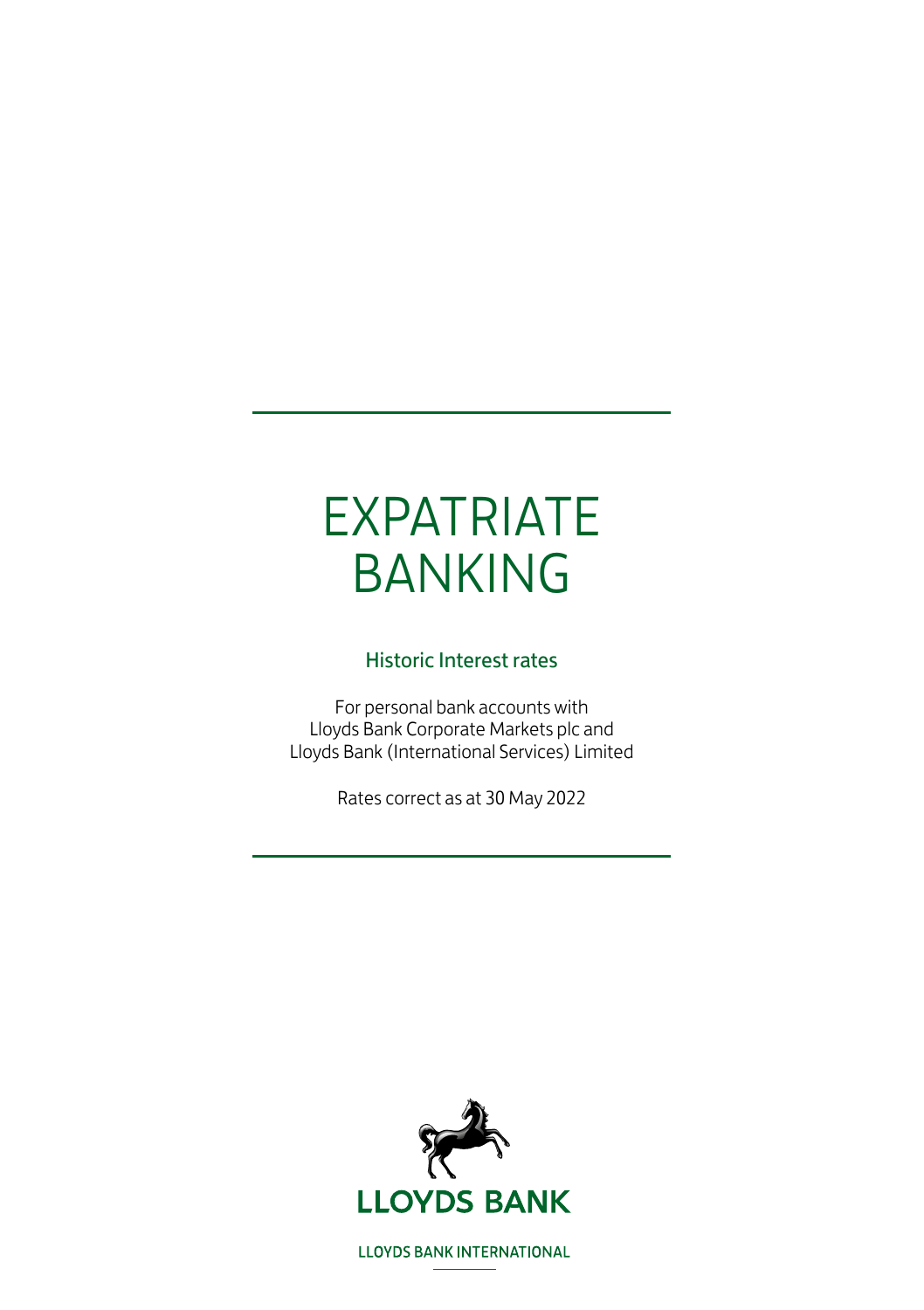# Historic rates for current product range

This document lists interest rate history for products that are currently still available. For current rates for new accounts please refer to the latest Expatriate Banking Rate Sheet as they may vary. This document also records the rate history for products withdrawn from sale and legacy products migrated to other offers.

#### Call Savings Accounts

#### Sterling International Bonus Saver – Standard

Interest is paid monthly. Bonus rate is fixed and payable for first 12 months, then pays the Standard Variable Rate. After the 12 months you can request to be placed on a new 12 month bonus rate.

| <b>Date</b>                                                        | Account<br><b>Balance</b> | Gross<br>Rate* | AER**                             | Gross Rate*                                                                      | AER**                                                                                       |         |
|--------------------------------------------------------------------|---------------------------|----------------|-----------------------------------|----------------------------------------------------------------------------------|---------------------------------------------------------------------------------------------|---------|
| 3 October 2012<br>to 15 November<br>2012 (Issue 4)                 |                           |                | With Bonus for first<br>12 months |                                                                                  | Standard Variable rate<br>payable from end of<br>bonus period to<br>12 July 2015            | Bonus % |
|                                                                    | $f1+$                     | 1.60           | 1.61                              | 0.10                                                                             | 0.10                                                                                        | 1.50    |
|                                                                    | £5,000+                   | 2.00           | 2.02                              | 0.50                                                                             | 0.50                                                                                        | 1.50    |
| 16 November<br>2012 to<br>27 January 2013<br>(Issue <sub>5</sub> ) |                           |                | With Bonus for first<br>12 months |                                                                                  | Standard Variable rate<br>Bonus %<br>payable from end of<br>bonus period to<br>12 July 2015 |         |
|                                                                    | $f1+$                     | 1.15           | 1.16                              | 0.10                                                                             | 0.10                                                                                        | 1.05    |
|                                                                    | £5,000+                   | 1.55           | 1.56                              | 0.50                                                                             | 0.50                                                                                        | 1.05    |
| 28 January 2013<br>to 31 March 2013<br>$($ Issue 6)                |                           |                | With Bonus for first<br>12 months | Standard Variable rate<br>payable from end of<br>bonus period to<br>12 July 2015 |                                                                                             | Bonus % |
|                                                                    | $£1+$                     | 0.90           | 0.90                              | 0.10                                                                             | 0.10                                                                                        | 0.80    |
|                                                                    | £5,000+                   | 1.30           | 1.31                              | 0.50                                                                             | 0.50                                                                                        | 0.80    |
| 1 April 2013 to<br>9 February 2014<br>(Issue 7)                    |                           |                | With Bonus for first<br>12 months | Standard Variable rate<br>payable from end of<br>bonus period to<br>12 July 2015 |                                                                                             | Bonus % |
|                                                                    | $£1+$                     | 0.60           | 0.60                              | 0.10                                                                             | 0.10                                                                                        | 0.50    |
|                                                                    | £5,000+                   | 1.00           | 1.00                              | 0.50                                                                             | 0.50                                                                                        | 0.50    |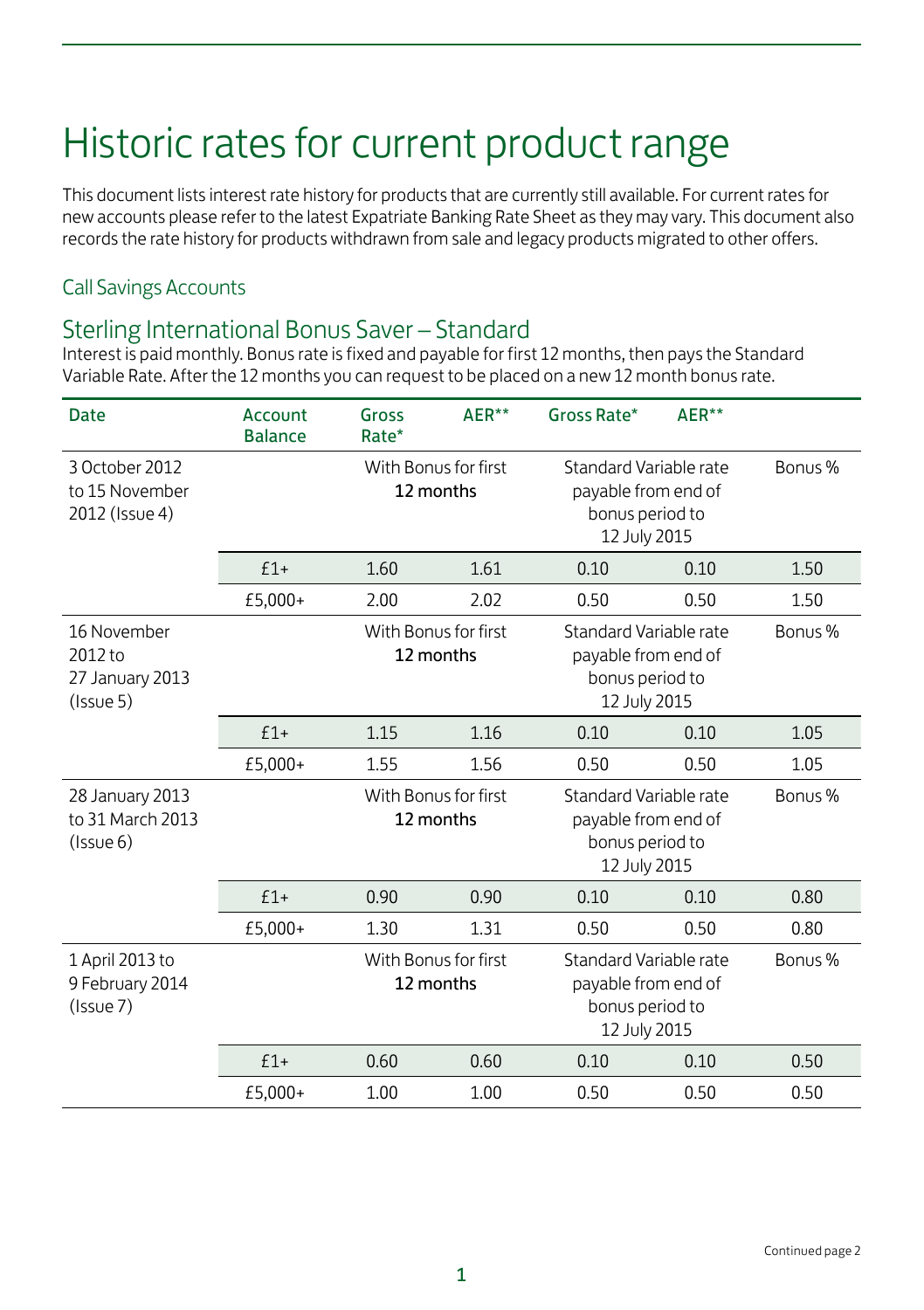| Date                                             | Account<br><b>Balance</b> | Gross<br>Rate*                    | AER**                             | Gross Rate*                                                                         | AER** |         |
|--------------------------------------------------|---------------------------|-----------------------------------|-----------------------------------|-------------------------------------------------------------------------------------|-------|---------|
| 10 February 2014<br>to 19 April 2015<br>(Issue8) |                           | With Bonus for first<br>12 months |                                   | Standard Variable rate<br>payable from end of<br>bonus period to<br>12 July 2015    |       | Bonus % |
|                                                  | $£1+$                     | 0.50                              | 0.50                              | 0.20                                                                                | 0.20  | 0.30    |
|                                                  | £100,000+                 | 0.80                              | 0.80                              | 0.50                                                                                | 0.50  | 0.30    |
|                                                  | £500,000+                 | 0.90                              | 0.90                              | 0.60                                                                                | 0.60  | 0.30    |
| 20 April 2015 to<br>20 May 2016<br>(Issue 9)     |                           | With Bonus for first<br>12 months |                                   | Standard Variable rate<br>payable from end of<br>bonus period to<br>7 December 2016 |       | Bonus % |
|                                                  | $£1+$                     | 0.30                              | 0.30                              | 0.20                                                                                | 0.20  | 0.10    |
|                                                  | £100,000+                 | 0.50                              | 0.50                              | 0.20                                                                                | 0.20  | 0.30    |
|                                                  | £500,000+                 | 0.60                              | 0.60                              | 0.20                                                                                | 0.20  | 0.40    |
| 21 May 2016 to<br>31 August 2016<br>(Issue10)    |                           |                                   | With Bonus for first<br>12 months | Standard Variable rate<br>payable from end of<br>bonus period to<br>7 December 2016 |       | Bonus % |
|                                                  | $£1+$                     | 0.25                              | 0.25                              | 0.20                                                                                | 0.20  | 0.05    |
|                                                  | £100,000+                 | 0.35                              | 0.35                              | 0.20                                                                                | 0.20  | 0.15    |
|                                                  | £500,000+                 | 0.50                              | 0.50                              | 0.20                                                                                | 0.20  | 0.30    |

## Sterling International Bonus Saver – Standard (continued)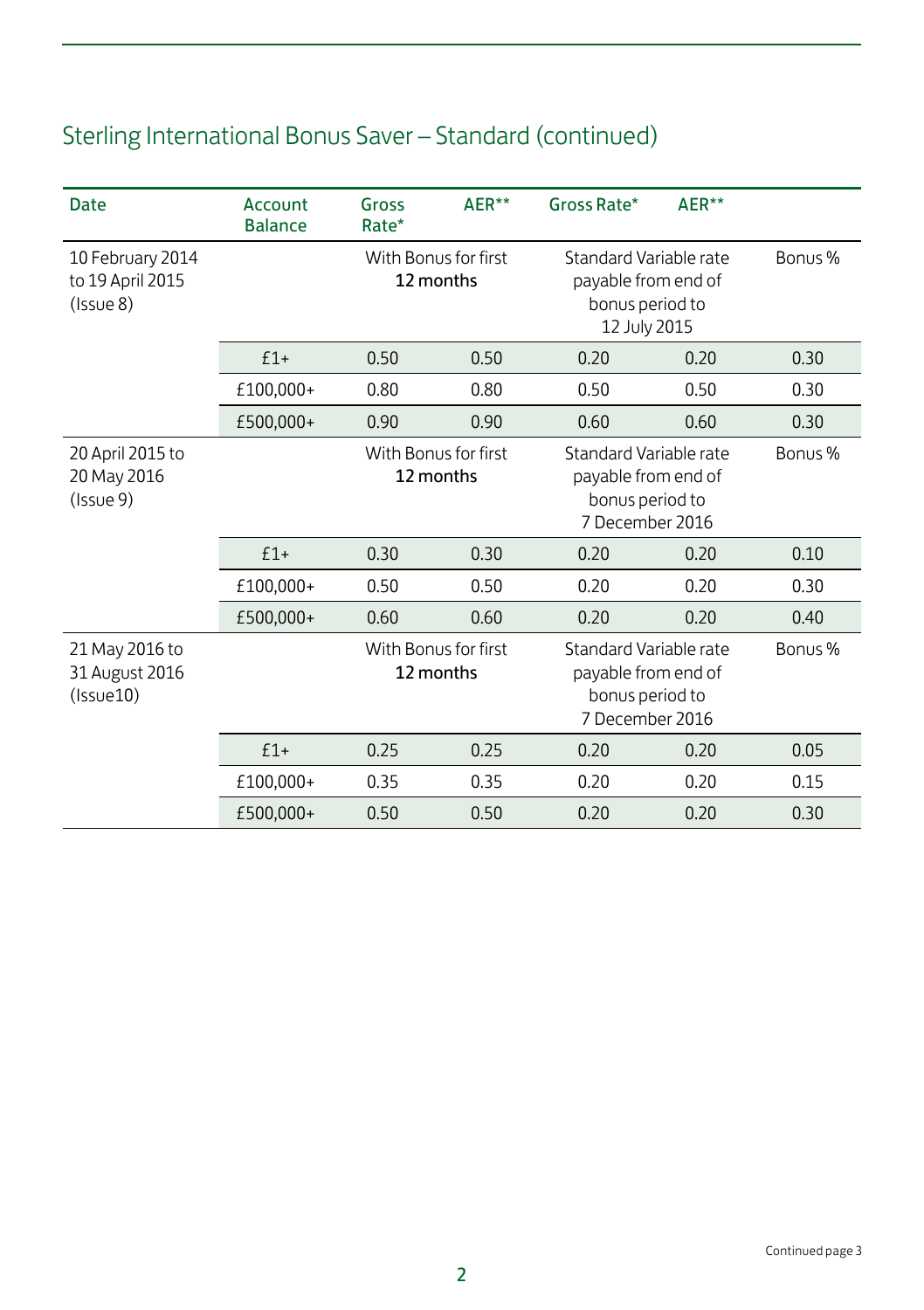| <b>Date</b>                                             | Account<br><b>Balance</b> | Gross<br>Rate*                                                               | AER**                                                                       | Gross Rate*                                                                    | AER**                                                                                |         |
|---------------------------------------------------------|---------------------------|------------------------------------------------------------------------------|-----------------------------------------------------------------------------|--------------------------------------------------------------------------------|--------------------------------------------------------------------------------------|---------|
| 1 September<br>2016 to<br>11 October 2020<br>(Issue 11) |                           | With Bonus for first<br>12 months<br>1 September 2016 to<br>30 November 2017 |                                                                             |                                                                                | Standard Variable rate<br>payable from end of<br>bonus period to<br>30 November 2017 |         |
|                                                         | $£1+$                     | 0.20                                                                         | 0.20                                                                        | 0.05                                                                           | 0.05                                                                                 | 0.15    |
|                                                         | £500,000+                 | 0.25                                                                         | 0.25                                                                        | 0.05                                                                           | 0.05                                                                                 | 0.20    |
|                                                         |                           |                                                                              | With Bonus for first<br>12 months<br>1 December 2017 to<br>2 April 2018     | Standard Variable rate<br>payable from end of<br>bonus period to<br>9 May 2021 |                                                                                      | Bonus % |
|                                                         | $£1+$                     | 0.35                                                                         | 0.35                                                                        | 0.20                                                                           | 0.20                                                                                 | 0.15    |
|                                                         | £100,000+                 | 0.40                                                                         | 0.40                                                                        | 0.20                                                                           | 0.20                                                                                 | 0.20    |
|                                                         | £500,000+                 | 0.45                                                                         | 0.45                                                                        | 0.20                                                                           | 0.20                                                                                 | 0.25    |
|                                                         |                           |                                                                              | With Bonus for first<br>12 months<br>3 April 2018 to<br>2 September 2018    | Standard Variable rate<br>payable from end of<br>bonus period to<br>9 May 2021 |                                                                                      | Bonus % |
|                                                         | $£1+$                     | 0.35                                                                         | 0.35                                                                        | 0.20                                                                           | 0.20                                                                                 | 0.15    |
|                                                         | £100,000+                 | 0.40                                                                         | 0.40                                                                        | 0.20                                                                           | 0.20                                                                                 | 0.20    |
|                                                         | £500,000+                 | 0.60                                                                         | 0.60                                                                        | 0.20                                                                           | 0.20                                                                                 | 0.40    |
|                                                         |                           |                                                                              | With Bonus for first<br>12 months<br>3 September 2018 to<br>11 October 2020 | Standard Variable rate<br>payable from end of<br>bonus period to<br>9 May 2021 |                                                                                      | Bonus % |
|                                                         | $£1+$                     | 0.50                                                                         | 0.50                                                                        | 0.20                                                                           | 0.20                                                                                 | 0.30    |
|                                                         | £100,000+                 | 0.55                                                                         | 0.55                                                                        | 0.20                                                                           | 0.20                                                                                 | 0.35    |
|                                                         | £500,000+                 | 0.75                                                                         | 0.75                                                                        | 0.20                                                                           | 0.20                                                                                 | 0.55    |
| 12 October 2020<br>to 28 February 2021<br>(Issue12)     |                           | With Bonus for first<br>12 months<br>12 October 2020 to<br>28 February 2021  |                                                                             | Standard Variable rate<br>payable from end of<br>bonus period to<br>9 May 2021 |                                                                                      | Bonus % |
|                                                         | $£1+$                     | 0.25                                                                         | 0.25                                                                        | 0.20                                                                           | 0.20                                                                                 | 0.05    |
|                                                         | £100,000+                 | 0.40                                                                         | 0.40                                                                        | 0.20                                                                           | 0.20                                                                                 | 0.20    |

## Sterling International Bonus Saver – Standard (continued)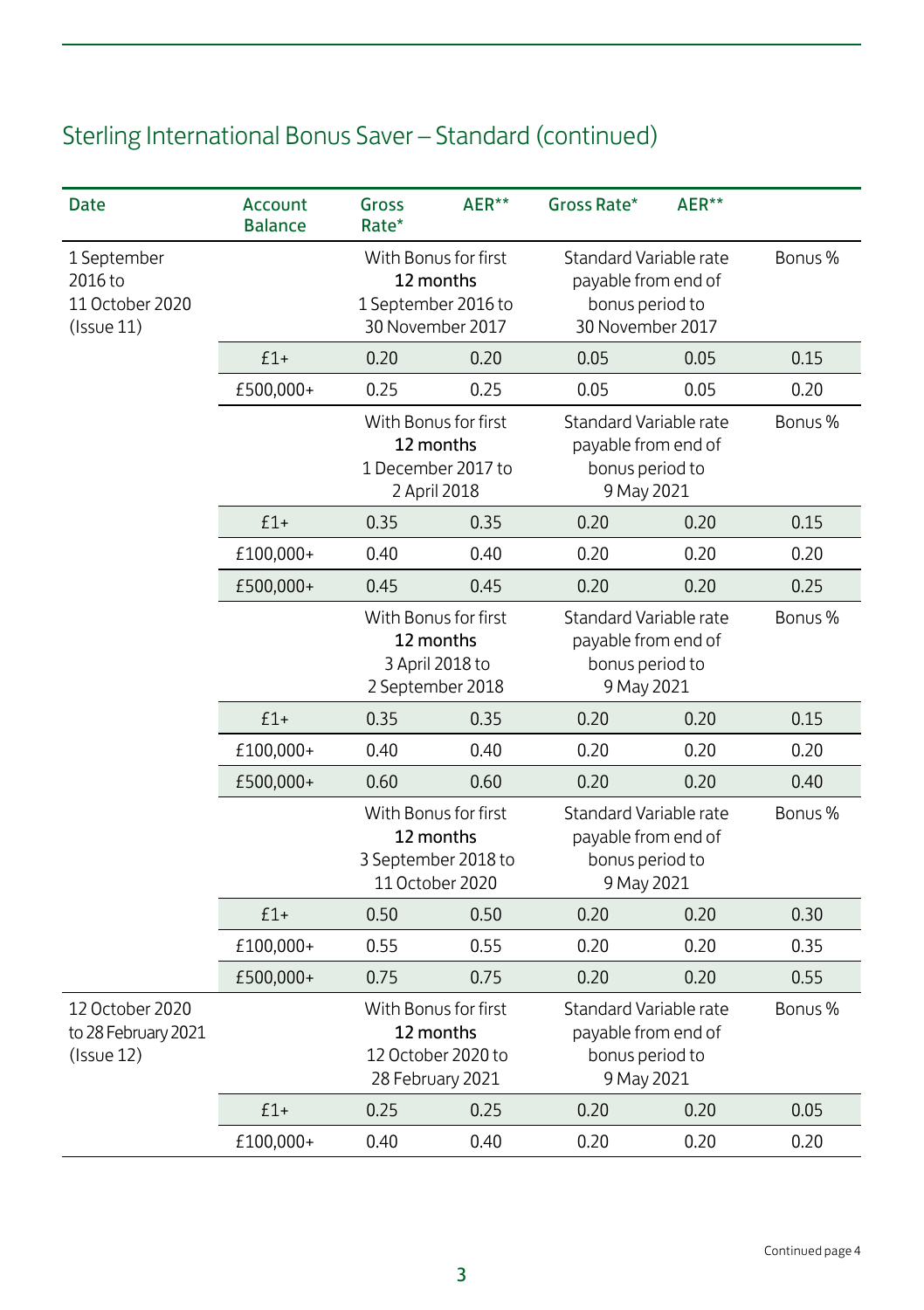## Sterling International Bonus Saver Account – Standard (continued)

| <b>Date</b>                                      | Account<br><b>Balance</b> | Gross<br>Rate* | AER**                                                                 | Gross Rate*                                                               | AER**                                                                     |         |
|--------------------------------------------------|---------------------------|----------------|-----------------------------------------------------------------------|---------------------------------------------------------------------------|---------------------------------------------------------------------------|---------|
| 1 March 2021 to<br>28 February 2022<br>(Issue13) |                           |                | With Bonus for first<br>12 months                                     |                                                                           | Standard Variable rate<br>payable from 10 May 2021<br>to 28 February 2022 | Bonus % |
|                                                  | $£1+$                     | 0.15           | 0.15                                                                  | 0.05                                                                      | 0.05                                                                      | 0.10    |
|                                                  | £100,000+                 | 0.20           | 0.20                                                                  | 0.05                                                                      | 0.05                                                                      | 0.15    |
|                                                  | £1,000,000+               | 0.35           | 0.35                                                                  | 0.05                                                                      | 0.05                                                                      | 0.30    |
| 1 March 2022<br>(Issue14)                        |                           |                | With Bonus for first<br>12 months<br>1 March 2022 to<br>10 April 2022 | Standard Variable rate<br>payable from 1 March<br>2022 to 10 April 2022   |                                                                           | Bonus % |
|                                                  | $£1+$                     | 0.30           | 0.30                                                                  | 0.10                                                                      | 0.10                                                                      | 0.20    |
|                                                  | £100,000+                 | 0.35           | 0.35                                                                  | 0.10                                                                      | 0.10                                                                      | 0.25    |
|                                                  | £1,000,000+               | 0.50           | 0.50                                                                  | 0.10                                                                      | 0.10                                                                      | 0.40    |
|                                                  |                           |                | With Bonus for first<br>12 months<br>11 April 2022 to<br>29 May 2022  | Standard Variable rate<br>payable from<br>11 April 2022 to<br>29 May 2022 |                                                                           | Bonus % |
|                                                  | $£1+$                     | 0.45           | 0.45                                                                  | 0.20                                                                      | 0.20                                                                      | 0.25    |
|                                                  | £100,000+                 | 0.50           | 0.50                                                                  | 0.20                                                                      | 0.20                                                                      | 0.30    |
|                                                  | £1,000,000+               | 0.65           | 0.65                                                                  | 0.20                                                                      | 0.20                                                                      | 0.45    |
|                                                  |                           |                | With Bonus for first<br>12 months from<br>30 May 2022                 | Standard Variable rate<br>payable from<br>30 May 2022                     |                                                                           | Bonus % |
|                                                  | $£1+$                     | 0.60           | 0.60                                                                  | 0.30                                                                      | 0.30                                                                      | 0.30    |
|                                                  | £100,000+                 | 0.65           | 0.65                                                                  | 0.30                                                                      | 0.30                                                                      | 0.35    |
|                                                  | £1,000,000+               | 0.80           | 0.80                                                                  | 0.30                                                                      | 0.30                                                                      | 0.50    |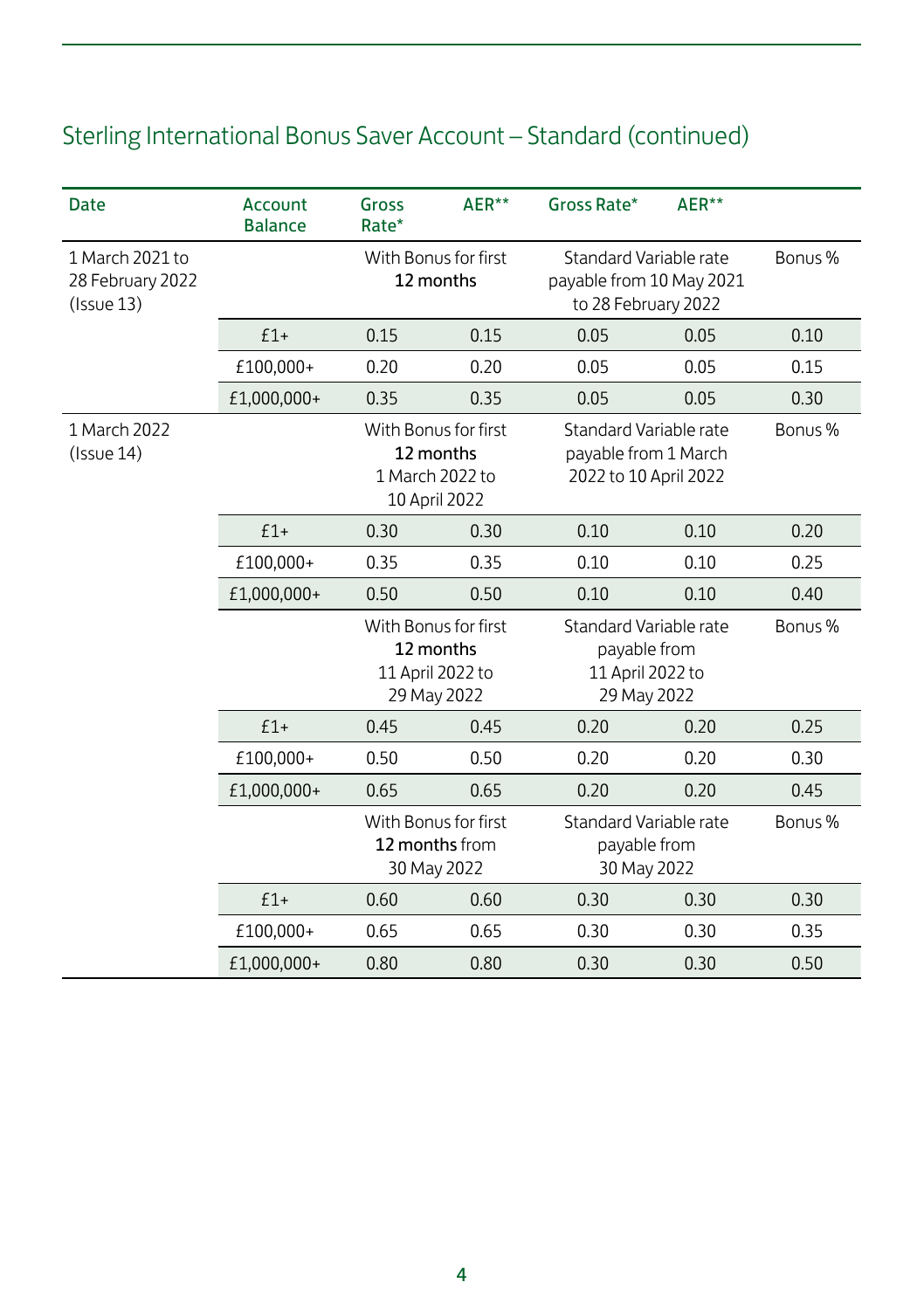| <b>Date</b>                            | <b>Account Balance</b> | Gross Rate* | AER** |
|----------------------------------------|------------------------|-------------|-------|
| 13 July 2015 to<br>7 December 2016     | $£1+$                  | 0.20        | 0.20  |
| 8 December 2016 to<br>30 November 2017 | $f1+$                  | 0.05        | 0.05  |
| 1 December 2017 to<br>9 May 2021       | $£1+$                  | 0.20        | 0.20  |
| 10 May 2021 to<br>28 February 2022     | $f1+$                  | 0.05        | 0.05  |
| 1 March 2022 to<br>10 April 2022       | $f1+$                  | 0.10        | 0.10  |
| 11 April 2022 to<br>29 May 2022        | $f1+$                  | 0.20        | 0.20  |
| 30 May 2022                            | $£1+$                  | 0.30        | 0.30  |

Standard Variable rates payable on all Standard £ IBSA Issues following completion of first 12 months bonus rate.

If the bonus rate is increased, existing accounts currently on bonus will receive the higher rate until the end of their bonus period.

#### Sterling International Bonus Saver Account – Private Banking

Available to Expatriate Banking customers via Private Banking Relationship Managers. Interest is paid monthly. Bonus rate is fixed and payable for first 12 months, then pays the Standard Variable Rate. After the 12 months you can request to be placed on a new 12 month bonus rate.

| Date account<br>opened                                      | Account<br><b>Balance</b> | Gross Rate*                       | AER** | Gross Rate*                                                                      | AER** |         |
|-------------------------------------------------------------|---------------------------|-----------------------------------|-------|----------------------------------------------------------------------------------|-------|---------|
| 3 October 2012<br>to 15 November<br>2012<br>$($ Issue 4 $)$ |                           | With Bonus for first<br>12 months |       | Standard Variable rate<br>payable from end of<br>bonus period to 12 July<br>2015 |       | Bonus % |
|                                                             | $£1+$                     | 1.60                              | 1.61  | 0.10                                                                             | 0.10  | 1.50    |
|                                                             | £5,000+                   | 2.00                              | 2.02  | 0.50                                                                             | 0.50  | 1.50    |
|                                                             |                           |                                   |       | Standard Variable rate<br>payable from 13 July 2015<br>to 23 April 2017          |       |         |
|                                                             | $£1+$                     |                                   |       | 0.20                                                                             | 0.20  |         |
|                                                             |                           |                                   |       | Standard Variable<br>rate payable from<br>24 April 2017 to<br>30 November 2017   |       |         |
|                                                             | $f1+$                     |                                   |       | 0.05                                                                             | 0.05  |         |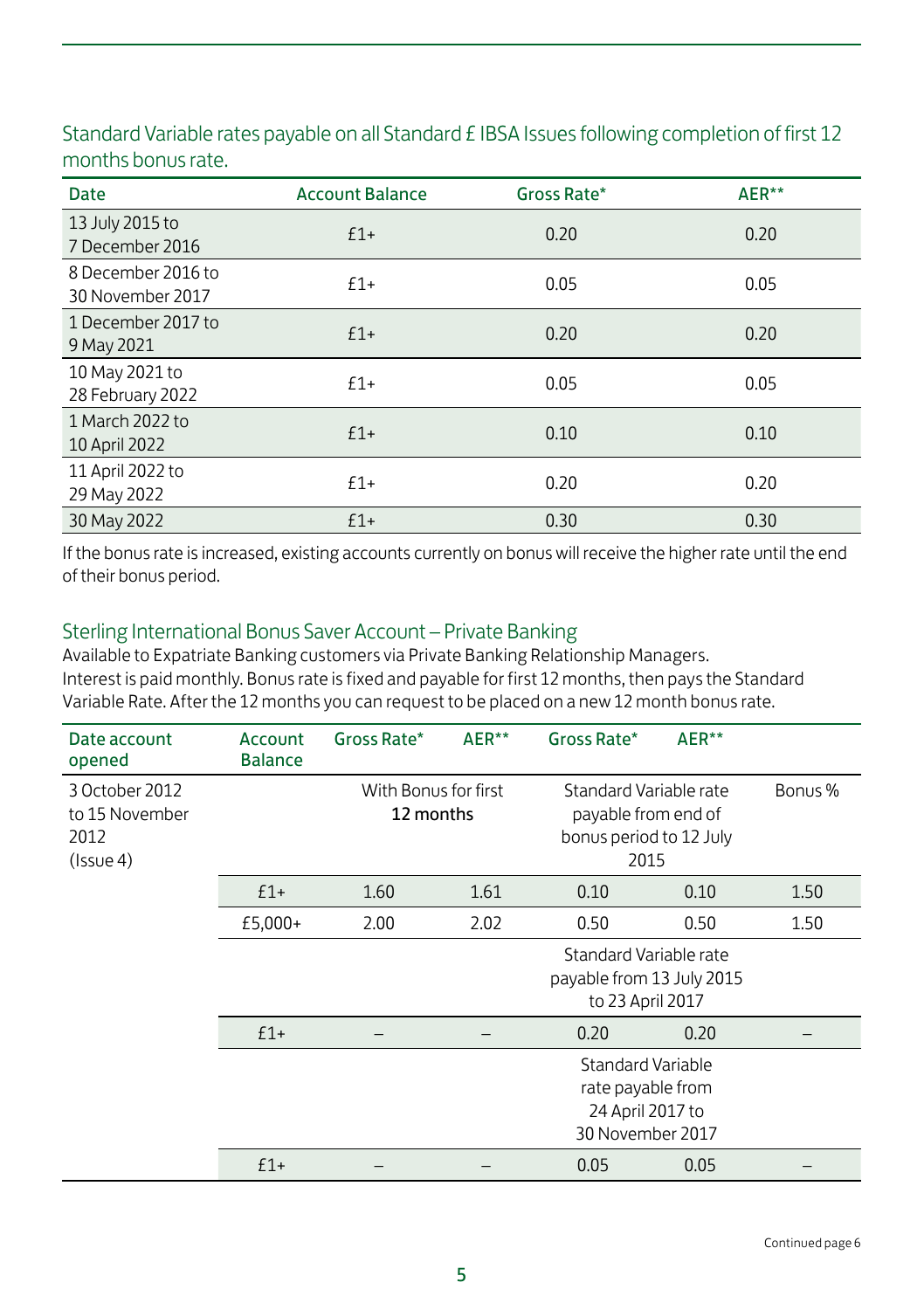| Date account<br>opened                                 | Account<br><b>Balance</b> | Gross Rate*                       | AER** | Gross Rate*                                                                      | AER** |         |
|--------------------------------------------------------|---------------------------|-----------------------------------|-------|----------------------------------------------------------------------------------|-------|---------|
| 16 November<br>2012 to<br>27 January 2013<br>(Issue 5) |                           | With Bonus for first<br>12 months |       | Standard Variable rate<br>payable from end of<br>bonus period to<br>12 July 2015 |       | Bonus % |
|                                                        | $£1+$                     | 1.15                              | 1.16  | 0.10                                                                             | 0.10  | 1.05    |
|                                                        | £5,000+                   | 1.55                              | 1.56  | 0.50                                                                             | 0.50  | 1.05    |
|                                                        |                           |                                   |       | Standard Variable rate<br>payable from 13 July 2015<br>to 23 April 2017          |       |         |
|                                                        | $£1+$                     |                                   |       | 0.20                                                                             | 0.20  |         |
|                                                        |                           |                                   |       | Standard Variable rate<br>payable from<br>24 April 2017 to<br>30 November 2017   |       |         |
|                                                        | $£1+$                     |                                   |       | 0.05                                                                             | 0.05  |         |
| 28 January 2013 to<br>31 March 2013<br>(Issue 6)       |                           | With Bonus for first<br>12 months |       | Standard Variable rate<br>payable from end of<br>bonus period to 12 July<br>2015 |       | Bonus % |
|                                                        | $£1+$                     | 0.90                              | 0.90  | 0.10                                                                             | 0.10  | 0.80    |
|                                                        | £5,000+                   | 1.30                              | 1.31  | 0.50                                                                             | 0.50  | 0.80    |
|                                                        |                           |                                   |       | Standard Variable rate<br>payable from 13 July 2015<br>to 23 April 2017          |       |         |
|                                                        | $£1+$                     |                                   |       | 0.20                                                                             | 0.20  |         |
|                                                        |                           |                                   |       | Standard Variable rate<br>payable from 24 April<br>2017 to 30 November<br>2017   |       |         |
|                                                        | $£1+$                     |                                   |       | 0.05                                                                             | 0.05  |         |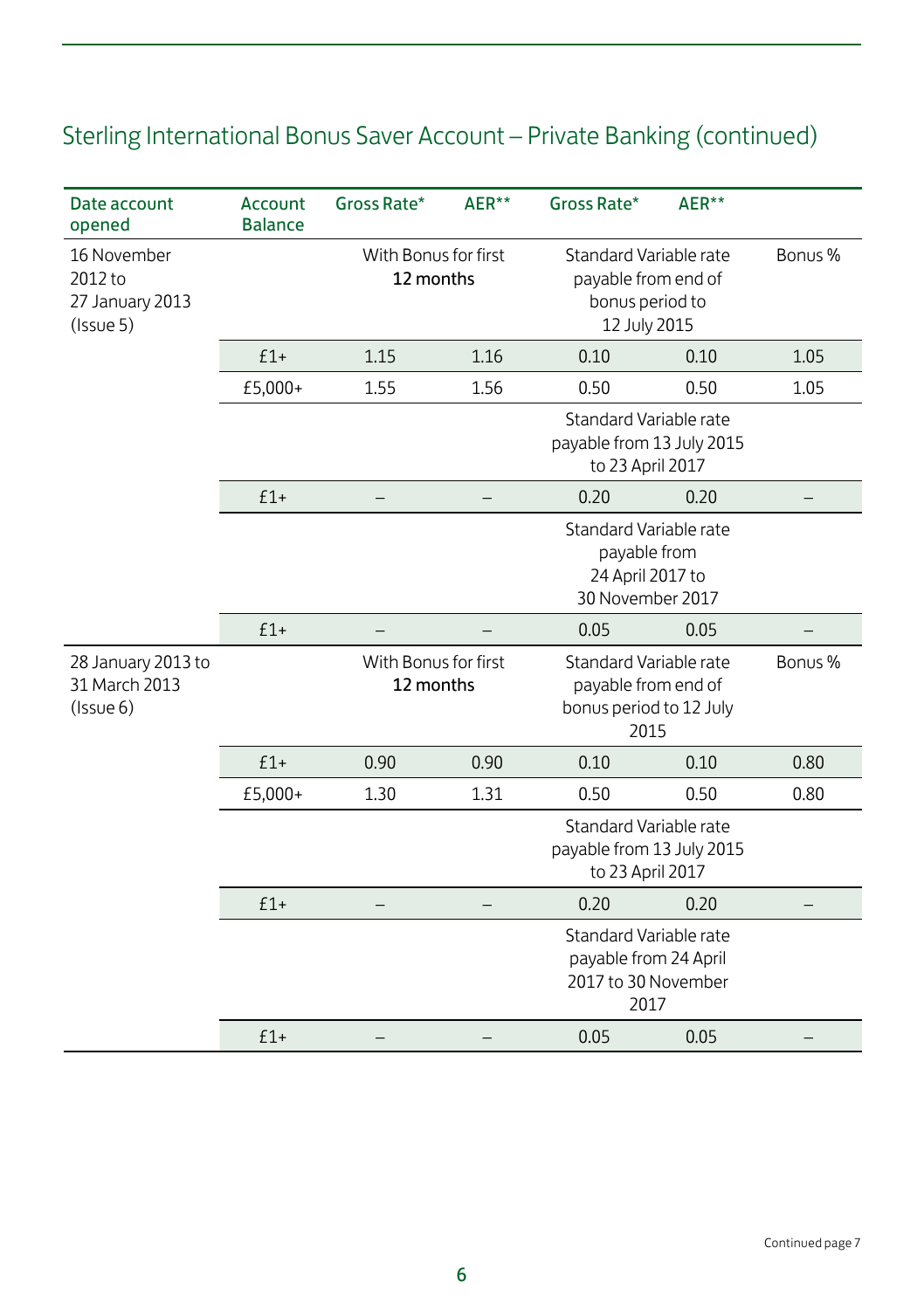| Date account<br>opened                                 | Account<br><b>Balance</b> | Gross Rate*                       | AER**                             | Gross Rate*                                                                           | AER**                                                                            |         |
|--------------------------------------------------------|---------------------------|-----------------------------------|-----------------------------------|---------------------------------------------------------------------------------------|----------------------------------------------------------------------------------|---------|
| 1 April 2013 to<br>9 February 2014<br>(Issue 7)        |                           |                                   | With Bonus for first<br>12 months |                                                                                       | Standard Variable rate<br>payable from end of<br>bonus period to<br>12 July 2015 | Bonus % |
|                                                        | $£1+$                     | 0.60                              | 0.60                              | 0.10                                                                                  | 0.10                                                                             | 0.50    |
|                                                        | £5,000+                   | 1.00                              | 1.00                              | 0.50                                                                                  | 0.50                                                                             | 0.50    |
|                                                        |                           |                                   |                                   | Standard Variable rate<br>payable from 13 July 2015<br>to 23 April 2017               |                                                                                  |         |
|                                                        | $£1+$                     |                                   |                                   | 0.20                                                                                  | 0.20                                                                             |         |
|                                                        |                           |                                   |                                   | Standard Variable rate<br>payable from<br>24 April 2017 to<br>30 November 2017        |                                                                                  |         |
|                                                        | $£1+$                     |                                   |                                   | 0.05                                                                                  | 0.05                                                                             |         |
| 10 February 2014<br>to 19 April 2015<br>$($ Issue $8)$ |                           | With Bonus for first<br>12 months |                                   | Standard Variable rate<br>payable from end of<br>bonus period to<br>12 July 2015      |                                                                                  | Bonus % |
|                                                        | $£1+$                     | 0.50                              | 0.50                              | 0.20                                                                                  | 0.20                                                                             | 0.30    |
|                                                        | £100,000+                 | 0.80                              | 0.80                              | 0.50                                                                                  | 0.50                                                                             | 0.30    |
|                                                        | £500,000+                 | 0.90                              | 0.90                              | 0.60                                                                                  | 0.60                                                                             | 0.30    |
|                                                        |                           |                                   |                                   | Standard Variable rate<br>payable from 13 July 2015<br>to 23 April 2017               |                                                                                  |         |
|                                                        | $£1+$                     |                                   |                                   | 0.20                                                                                  | 0.20                                                                             |         |
|                                                        |                           |                                   |                                   | <b>Standard Variable</b><br>rate payable from<br>24 April 2017 to<br>30 November 2017 |                                                                                  |         |
|                                                        | $£1+$                     |                                   |                                   | 0.05                                                                                  | 0.05                                                                             |         |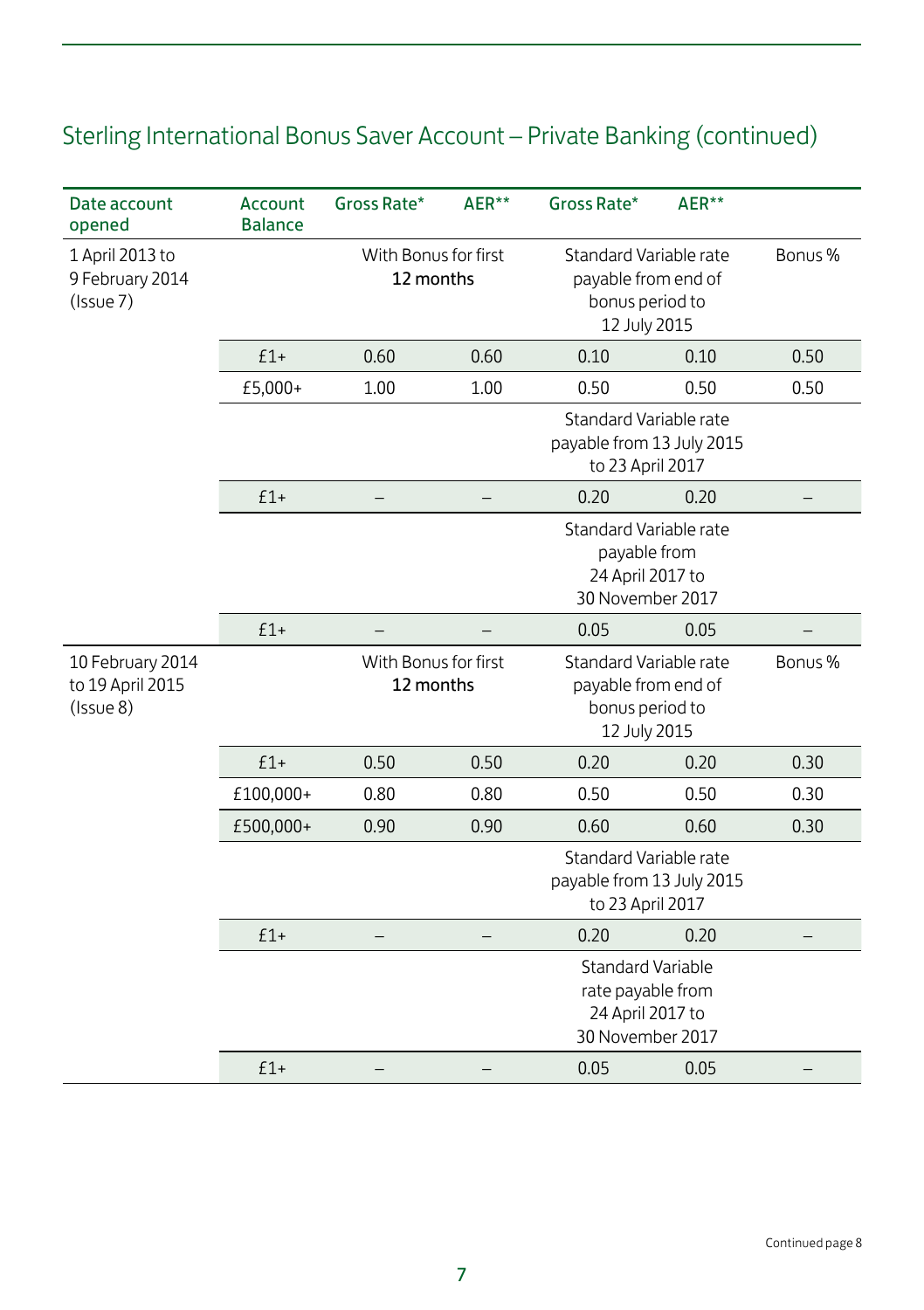| Date account<br>opened                        | Account<br><b>Balance</b> | Gross Rate*                       | AER** | Gross Rate*                                                                         | AER** |         |
|-----------------------------------------------|---------------------------|-----------------------------------|-------|-------------------------------------------------------------------------------------|-------|---------|
| 20 April 2015 to<br>20 May 2016<br>(Issue 9)  |                           | With Bonus for first<br>12 months |       | Standard Variable rate<br>payable from end of<br>bonus period to<br>23 April 2017   |       | Bonus % |
|                                               | $£1+$                     | 0.30                              | 0.30  | 0.20                                                                                | 0.20  | 0.10    |
|                                               | £100,000+                 | 0.50                              | 0.50  | 0.20                                                                                | 0.20  | 0.30    |
|                                               | £500,000+                 | 0.60                              | 0.60  | 0.20                                                                                | 0.20  | 0.40    |
|                                               |                           |                                   |       | Standard Variable rate<br>payable from<br>24 April 2017 to<br>30 November 2017      |       |         |
|                                               | $£1+$                     |                                   |       | 0.05                                                                                | 0.05  |         |
| 21 May 2016 to<br>31 August 2016<br>(Issue10) |                           | With Bonus for first<br>12 months |       | Standard Variable rate<br>payable from end of<br>bonus period to<br>7 December 2016 |       | Bonus % |
|                                               | $£1+$                     | 0.25                              | 0.25  | 0.20                                                                                | 0.20  | 0.05    |
|                                               | £100,000+                 | 0.35                              | 0.35  | 0.20                                                                                | 0.20  | 0.15    |
|                                               | £500,000+                 | 0.50                              | 0.50  | 0.20                                                                                | 0.20  | 0.30    |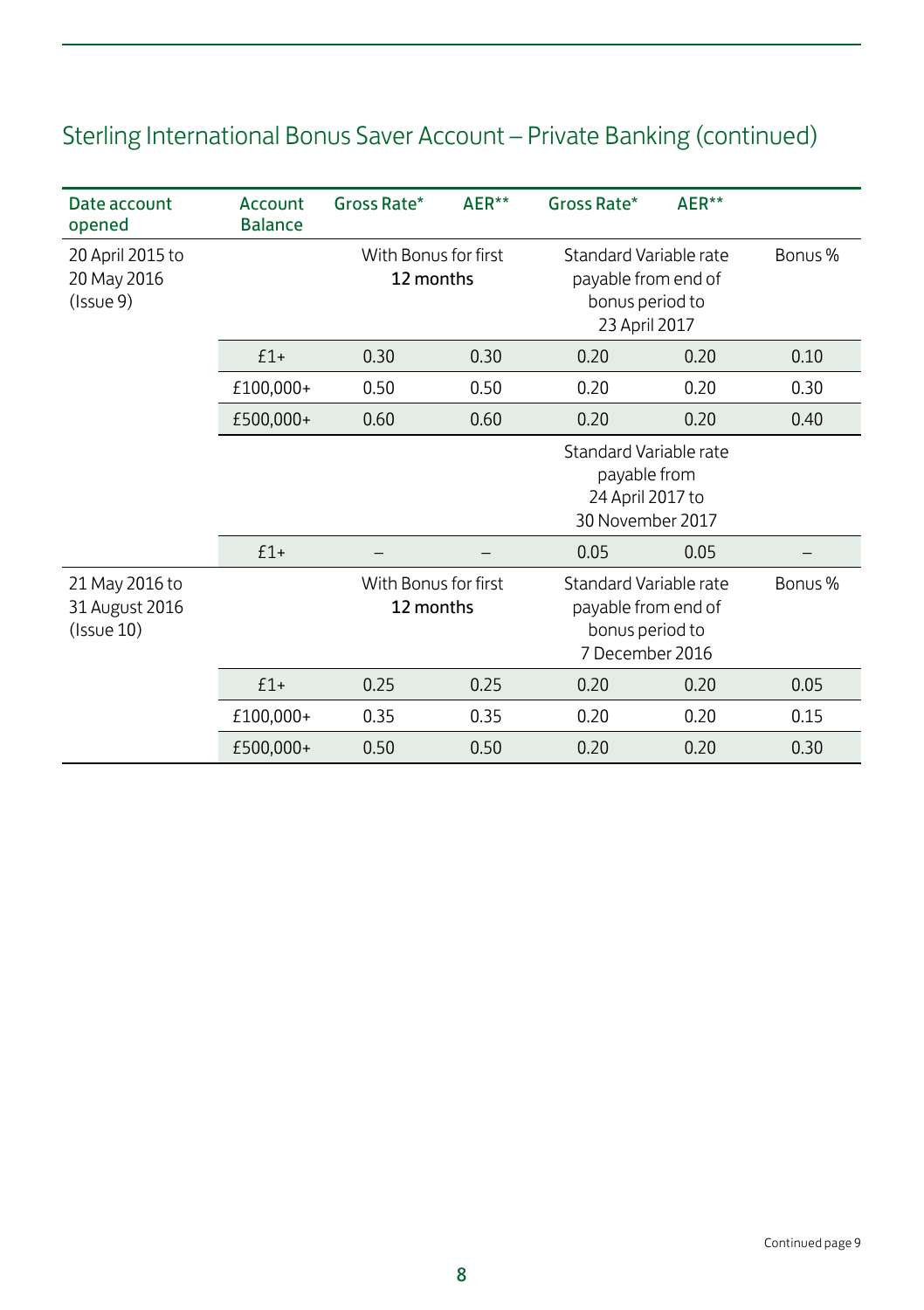| Date account<br>opened                                        | Account<br><b>Balance</b> | Gross Rate*                                                                 | AER**                                                                        | Gross Rate*                                                                    | AER**                                                                                |         |
|---------------------------------------------------------------|---------------------------|-----------------------------------------------------------------------------|------------------------------------------------------------------------------|--------------------------------------------------------------------------------|--------------------------------------------------------------------------------------|---------|
| 1 September 2016<br>to 11 October<br>2020<br>$($ Issue 11 $)$ |                           |                                                                             | With Bonus for first<br>12 months 1 September<br>2016 to 30 November<br>2017 |                                                                                | Standard Variable rate<br>payable from end of<br>bonus period to<br>30 November 2017 | Bonus % |
|                                                               | $£1+$                     | 0.20                                                                        | 0.20                                                                         | 0.05                                                                           | 0.05                                                                                 | 0.15    |
|                                                               | £500,000+                 | 0.25                                                                        | 0.25                                                                         | 0.05                                                                           | 0.05                                                                                 | 0.20    |
|                                                               |                           | With Bonus for first<br>12 months<br>1 December 2017 to<br>2 April 2018     |                                                                              | Standard Variable rate<br>payable from end of<br>bonus period to<br>9 May 2021 |                                                                                      |         |
|                                                               | $f1+$                     | 0.35                                                                        | 0.35                                                                         | 0.20                                                                           | 0.20                                                                                 | 0.15    |
|                                                               | £100,000+                 | 0.40                                                                        | 0.40                                                                         | 0.20                                                                           | 0.20                                                                                 | 0.20    |
|                                                               | £500,000+                 | 0.45                                                                        | 0.45                                                                         | 0.20                                                                           | 0.20                                                                                 | 0.25    |
|                                                               |                           | With Bonus for first<br>12 months<br>3 April 2018 to<br>2 September 2018    |                                                                              | Standard Variable rate<br>payable from end of<br>bonus period to<br>9 May 2021 |                                                                                      |         |
|                                                               | $f1+$                     | 0.35                                                                        | 0.35                                                                         | 0.20                                                                           | 0.20                                                                                 | 0.15    |
|                                                               | £100,000+                 | 0.40                                                                        | 0.40                                                                         | 0.20                                                                           | 0.20                                                                                 | 0.20    |
|                                                               | £500,000+                 | 0.60                                                                        | 0.60                                                                         | 0.20                                                                           | 0.20                                                                                 | 0.40    |
|                                                               |                           | With Bonus for first<br>12 months<br>3 September 2018 to<br>11 October 2020 |                                                                              | Standard Variable rate<br>payable from end of<br>bonus period to<br>9 May 2021 |                                                                                      | Bonus % |
|                                                               | $£1+$                     | 0.50                                                                        | 0.50                                                                         | 0.20                                                                           | 0.20                                                                                 | 0.30    |
|                                                               | £100,000+                 | 0.55                                                                        | 0.55                                                                         | 0.20                                                                           | 0.20                                                                                 | 0.35    |
|                                                               | £500,000+                 | 0.75                                                                        | 0.75                                                                         | 0.20                                                                           | 0.20                                                                                 | 0.55    |
| 12 October 2020 to<br>28 February 2021<br>(Issue12)           |                           | With Bonus for first<br>12 months                                           |                                                                              | Standard Variable rate<br>payable from end of<br>bonus period to<br>9 May 2021 |                                                                                      |         |
|                                                               | $f1+$                     | 0.25                                                                        | 0.25                                                                         | 0.20                                                                           | 0.20                                                                                 | 0.05    |
|                                                               | £100,000+                 | 0.40                                                                        | 0.40                                                                         | 0.20                                                                           | 0.20                                                                                 | 0.20    |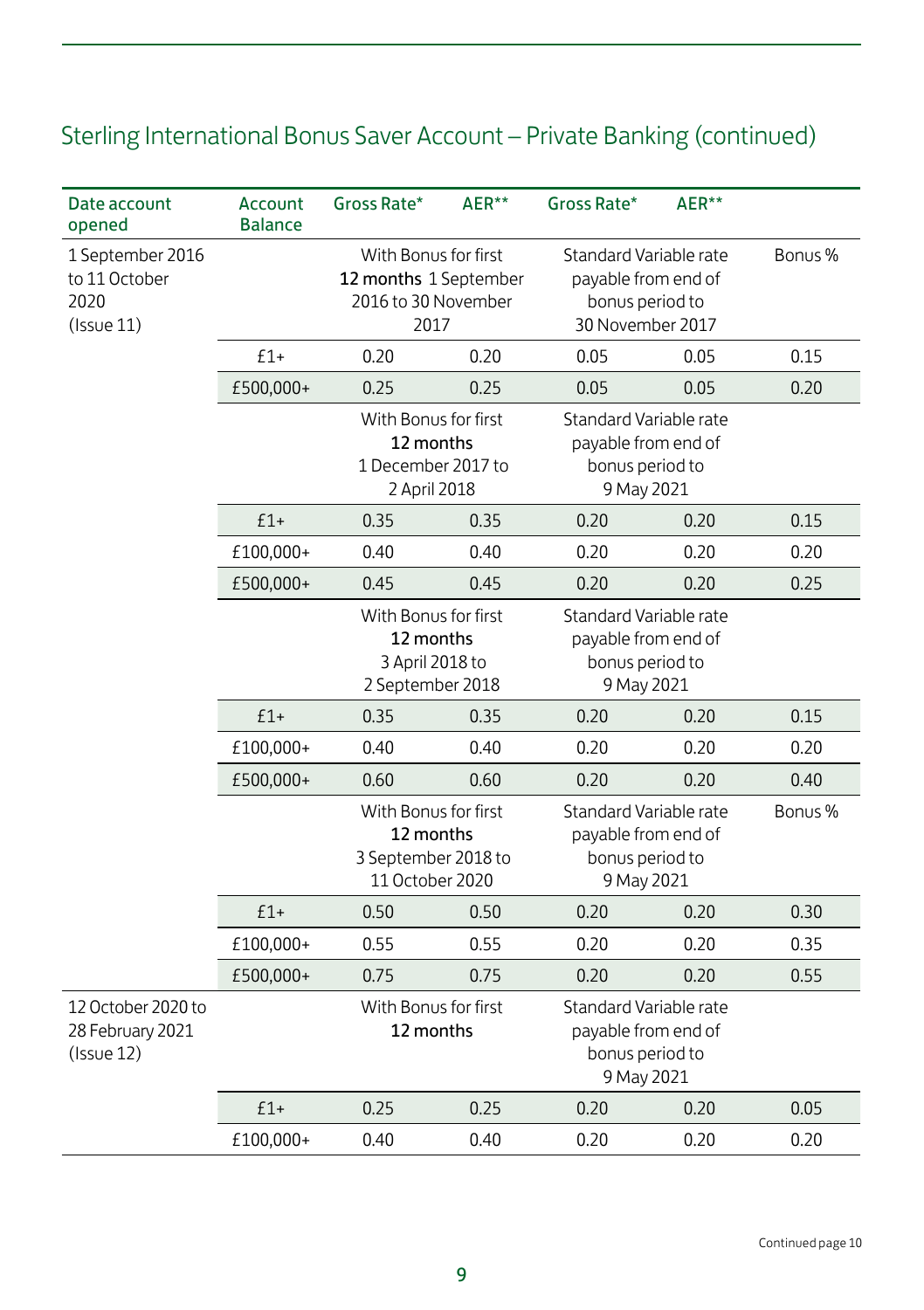| Date account<br>opened                           | Account<br><b>Balance</b> | Gross Rate*                                                          | AER**                                                                                                        | Gross Rate*                                                               | AER** |         |
|--------------------------------------------------|---------------------------|----------------------------------------------------------------------|--------------------------------------------------------------------------------------------------------------|---------------------------------------------------------------------------|-------|---------|
| 1 March 2021 to<br>28 February 2022<br>(Issue13) |                           | With Bonus for first<br>12 months                                    |                                                                                                              | Standard Variable rate<br>payable from 10 May 2021<br>to 28 February 2022 |       | Bonus % |
|                                                  | $£1+$                     | 0.15                                                                 | 0.15                                                                                                         | 0.05                                                                      | 0.05  | 0.10    |
|                                                  | £100,000+                 | 0.20                                                                 | 0.20                                                                                                         | 0.05                                                                      | 0.05  | 0.15    |
|                                                  | £1,000,000+               | 0.35                                                                 | 0.35                                                                                                         | 0.05                                                                      | 0.05  | 0.30    |
| 1 March 2022<br>(Issue14)                        |                           |                                                                      | With Bonus for first<br>Standard Variable rate<br>12 months<br>payable from 1 March<br>2022 to 10 April 2022 |                                                                           |       | Bonus % |
|                                                  | $£1+$                     | 0.30                                                                 | 0.30                                                                                                         | 0.10                                                                      | 0.10  | 0.20    |
|                                                  | £100,000+                 | 0.35                                                                 | 0.35                                                                                                         | 0.10                                                                      | 0.10  | 0.25    |
|                                                  | £1,000,000+               | 0.50                                                                 | 0.50                                                                                                         | 0.10                                                                      | 0.10  | 0.40    |
|                                                  |                           | With Bonus for first<br>12 months<br>11 April 2022 to<br>29 May 2022 |                                                                                                              | Standard Variable rate<br>payable from<br>11 April 2022 to<br>29 May 2022 |       |         |
|                                                  | $f1+$                     | 0.45                                                                 | 0.45                                                                                                         | 0.20                                                                      | 0.20  | 0.25    |
|                                                  | £100,000+                 | 0.50                                                                 | 0.50                                                                                                         | 0.20                                                                      | 0.20  | 0.30    |
|                                                  | £1,000,000+               | 0.65                                                                 | 0.65                                                                                                         | 0.20                                                                      | 0.20  | 0.45    |
|                                                  |                           | With Bonus for first<br>12 months from<br>30 May 2022                |                                                                                                              | Standard Variable rate<br>payable from<br>30 May 2022                     |       |         |
|                                                  | $£1+$                     | 0.60                                                                 | 0.60                                                                                                         | 0.30                                                                      | 0.30  | 0.30    |
|                                                  | £100,000+                 | 0.65                                                                 | 0.65                                                                                                         | 0.30                                                                      | 0.30  | 0.35    |
|                                                  | £1,000,000+               | 0.80                                                                 | 0.80                                                                                                         | 0.30                                                                      | 0.30  | 0.50    |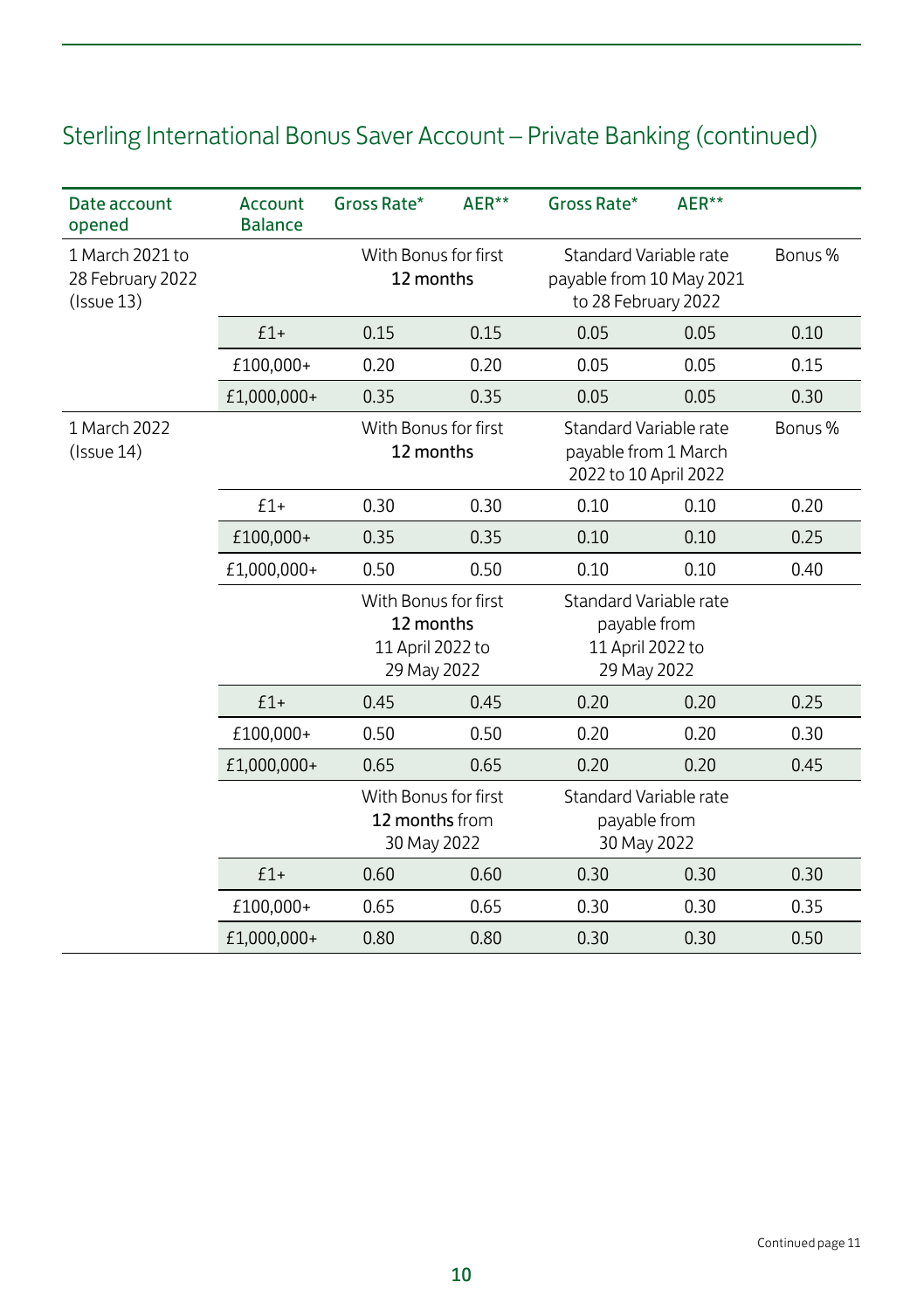Standard Variable rates payable on all Private Banking £ IBSA Issues following completion of first 12 months bonus rate.

| <b>Date</b>                        | <b>Account Balance</b> | Gross Rate* | AER** |
|------------------------------------|------------------------|-------------|-------|
| 1 December 2017<br>to 9 May 2021   | $£1+$                  | 0.20        | 0.20  |
| 10 May 2021<br>to 28 February 2022 | $f1+$                  | 0.05        | 0.05  |
| 1 March 2022<br>to 10 April 2022   | $f1+$                  | 0.10        | 0.10  |
| 11 April 2022<br>to 29 May 2022    | $f1+$                  | 0.20        | 0.20  |
| 30 May 2022                        | $f1+$                  | 0.30        | 0.30  |

If the bonus rate is increased, existing accounts currently on bonus will receive the higher rate until the end of their bonus period.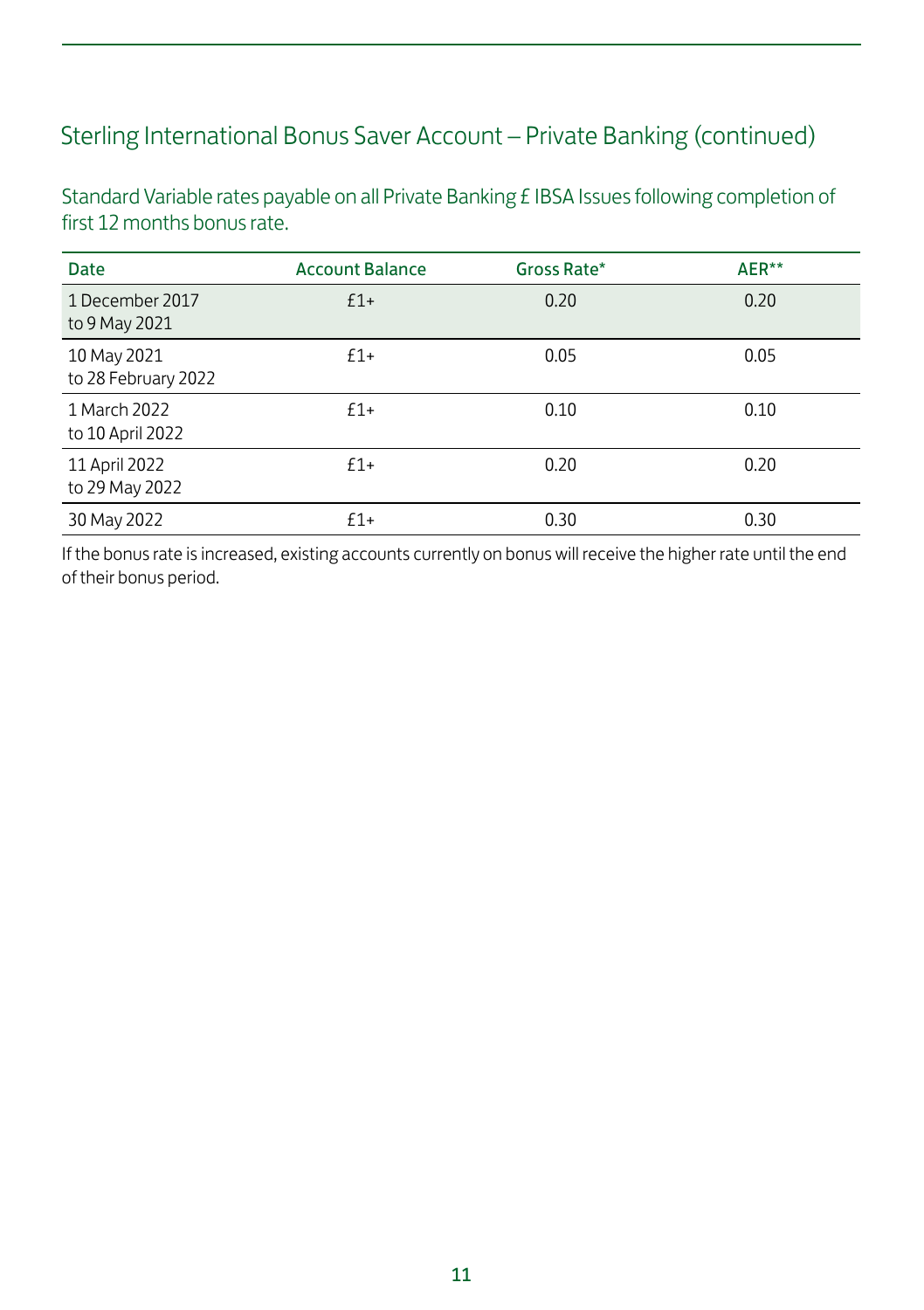#### US Dollar International Bonus Saver Account (Standard and Private Banking)

This product is available to both Island Retail and Expatriate Banking customers Interest is paid monthly. Bonus rate is fixed and payable for first 12 months, then pays the Standard Variable Rate. After the 12 months you can request to be placed on a new 12 month bonus rate.

| Date account<br>opened                            | Account<br><b>Balance</b> | Gross Rate*                                                              | AER**                             | Gross Rate*                                                                      | AER**                                                                         |         |
|---------------------------------------------------|---------------------------|--------------------------------------------------------------------------|-----------------------------------|----------------------------------------------------------------------------------|-------------------------------------------------------------------------------|---------|
| 3 October 2012 to<br>28 February 2013<br>(Issue4) |                           | With Bonus for first<br>12 months                                        |                                   | Standard Variable rate<br>payable from end of bonus<br>period to 12 July 2015    |                                                                               | Bonus % |
|                                                   | $$1+$                     | 1.10                                                                     | 1.11                              | 0.10                                                                             | 0.10                                                                          | 1.00    |
|                                                   | $$5,000+$                 | 1.50                                                                     | 1.51                              | 0.50                                                                             | 0.50                                                                          | 1.00    |
| 1 March 2013 to<br>19 October 2014<br>(Issue 6)   |                           | With Bonus for first<br>12 months                                        |                                   | Standard Variable rate<br>payable from end of bonus<br>period to 31 January 2018 |                                                                               | Bonus % |
|                                                   | $$1+$                     | 0.50                                                                     | 0.50                              | 0.10                                                                             | 0.10                                                                          | 0.40    |
|                                                   | $$5,000+$                 | 0.95                                                                     | 0.95                              | 0.10                                                                             | 0.10                                                                          | 0.85    |
| 20 October 2014 to<br>19 April 2015<br>(Issue8)   |                           |                                                                          | With Bonus for first<br>12 months |                                                                                  | Standard Variable rate<br>payable from end of bonus<br>period to 12 July 2015 |         |
|                                                   | $$1+$                     | 0.50                                                                     | 0.50                              | 0.20                                                                             | 0.20                                                                          | 0.30    |
|                                                   | \$100,000+                | 0.70                                                                     | 0.70                              | 0.40                                                                             | 0.40                                                                          | 0.30    |
|                                                   | \$500,000+                | 0.80                                                                     | 0.80                              | 0.50                                                                             | 0.50                                                                          | 0.30    |
| 20 April 2015 to<br>11 October 2020<br>(Issue 9)  |                           | With Bonus for first<br>12 months<br>20 April 2015 to<br>31 January 2018 |                                   | Standard Variable rate<br>payable from end of bonus<br>period to 31 January 2018 |                                                                               | Bonus % |
|                                                   | $$1+$                     | 0.12                                                                     | 0.12                              | 0.10                                                                             | 0.10                                                                          | 0.02    |
|                                                   | \$100,000+                | 0.15                                                                     | 0.15                              | 0.10                                                                             | 0.10                                                                          | 0.05    |
|                                                   | \$500,000+                | 0.20                                                                     | 0.20                              | 0.10                                                                             | 0.10                                                                          | 0.10    |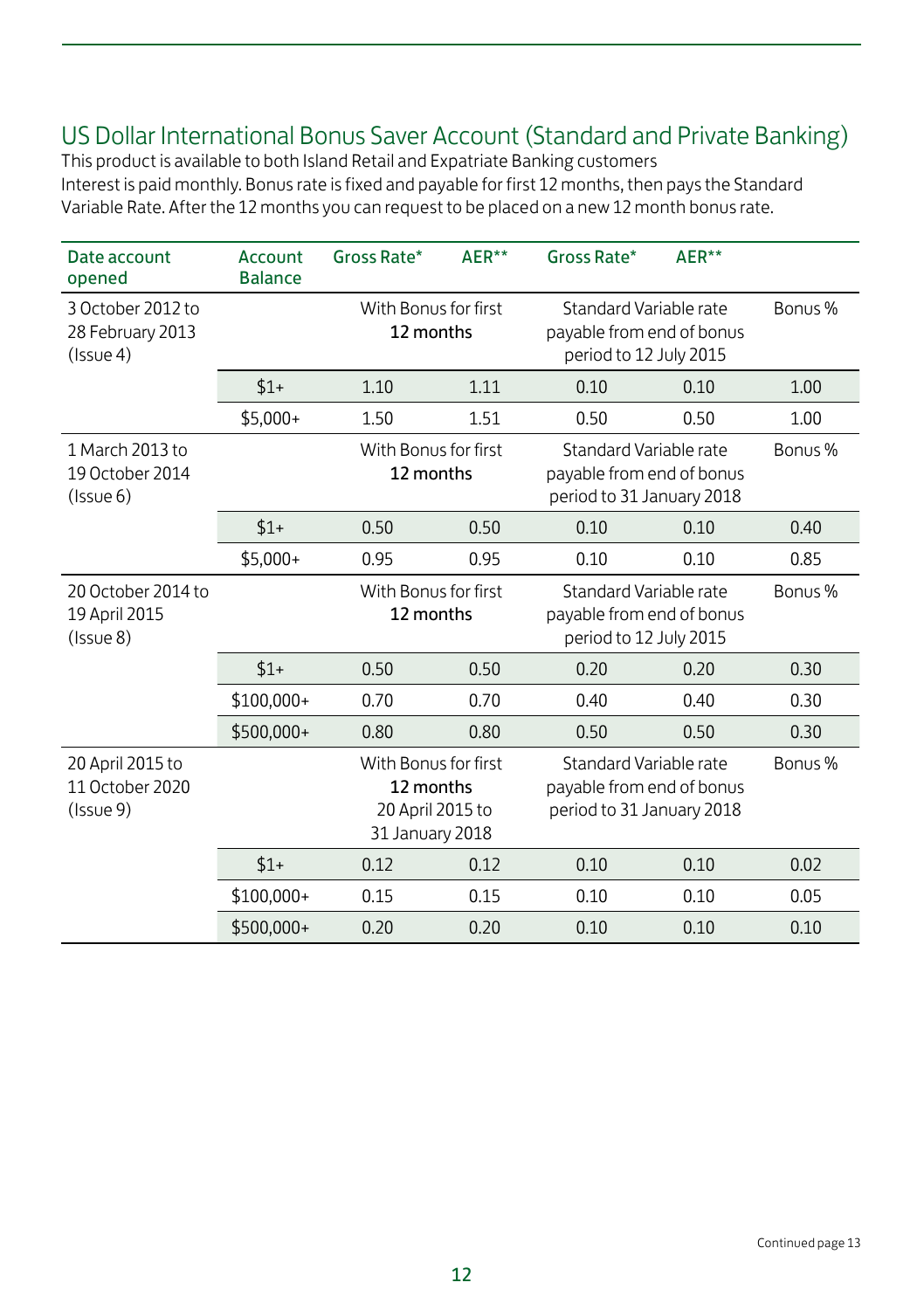#### US Dollar International Bonus Saver Account (Standard and Private Banking) (continued)

| Date account<br>opened                                        | Account<br><b>Balance</b> | Gross Rate*                                                                | AER** | Gross Rate*                                                                      | AER** |         |
|---------------------------------------------------------------|---------------------------|----------------------------------------------------------------------------|-------|----------------------------------------------------------------------------------|-------|---------|
| 20 April 2015 to<br>11 October 2020<br>(Issue 9)<br>continued |                           | With Bonus for first<br>12 months<br>1 February 2018 to<br>31 October 2018 |       | Standard Variable rate<br>payable from end of bonus<br>period to 31 October 2018 |       | Bonus % |
|                                                               | $$1+$                     | 0.37                                                                       | 0.37  | 0.20                                                                             | 0.20  | 0.17    |
|                                                               | $$100,000+$               | 0.55                                                                       | 0.55  | 0.20                                                                             | 0.20  | 0.35    |
|                                                               | \$500,000+                | 0.70                                                                       | 0.70  | 0.20                                                                             | 0.20  | 0.50    |
|                                                               |                           | With Bonus for first<br>12 months<br>1 November 2018 to<br>11 October 2020 |       | Standard Variable rate<br>payable from end of bonus<br>period to 9 May 2021      |       | Bonus % |
|                                                               | $$1+$                     | 0.52                                                                       | 0.52  | 0.30                                                                             | 0.30  | 0.22    |
|                                                               | $$100,000+$               | 0.70                                                                       | 0.70  | 0.30                                                                             | 0.30  | 0.40    |
|                                                               | \$500,000+                | 0.90                                                                       | 0.90  | 0.30                                                                             | 0.30  | 0.60    |
|                                                               | \$1,000,000+              | 1.00                                                                       | 1.00  | 0.30                                                                             | 0.30  | 0.70    |
| 12 October 2020 to<br>28 February 2021<br>$($ Issue 12 $)$    |                           | With Bonus for first<br>12 months                                          |       | Standard Variable rate<br>payable from end of bonus<br>period to 9 May 2021      |       | Bonus % |
|                                                               | $$1+$                     | 0.35                                                                       | 0.35  | 0.30                                                                             | 0.30  | 0.05    |
|                                                               | $$100,000+$               | 0.40                                                                       | 0.40  | 0.30                                                                             | 0.30  | 0.10    |
| 1 March 2021 to<br>29 May 2022<br>(Issue13)                   |                           | With Bonus for first<br>12 months                                          |       | Standard Variable rate<br>payable from end of<br>bonus period to<br>29 May 2022  |       | Bonus % |
|                                                               | $$1+$                     | 0.20                                                                       | 0.20  | 0.15                                                                             | 0.15  | 0.05    |
|                                                               | $$100,000+$               | 0.25                                                                       | 0.25  | 0.15                                                                             | 0.15  | 0.10    |
|                                                               | \$1,000,000+              | 0.35                                                                       | 0.35  | 0.15                                                                             | 0.15  | 0.20    |
| 30 May 2022<br>$($ Issue 14 $)$                               |                           | With Bonus for first<br>12 months                                          |       | Standard Variable rate<br>payable from end of<br>bonus period                    |       | Bonus % |
|                                                               | $$1+$                     | 0.40                                                                       | 0.40  | 0.30                                                                             | 0.30  | 0.10    |
|                                                               | $$100,000+$               | 0.50                                                                       | 0.50  | 0.30                                                                             | 0.30  | 0.20    |
|                                                               | $$1,000,000+$             | 0.65                                                                       | 0.65  | 0.30                                                                             | 0.30  | 0.35    |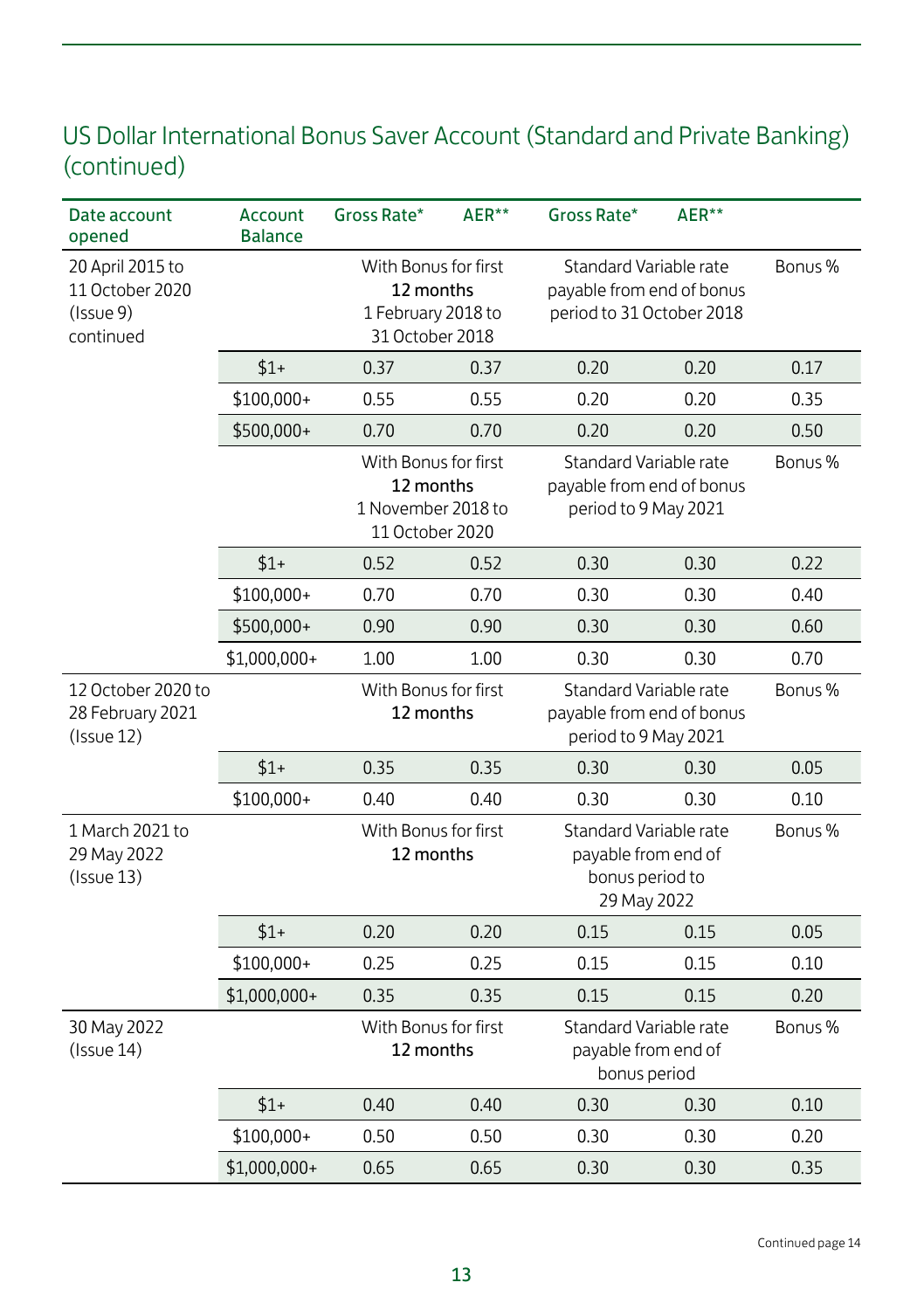#### US Dollar International Bonus Saver Account (Standard and Private Banking) (continued)

Standard Variable rates payable on all \$ IBSA Issues following completion of first 12 months bonus rate.

| <b>Date</b>                           | <b>Account Balance</b> | Gross Rate* | AER** |
|---------------------------------------|------------------------|-------------|-------|
| 13 July 2015 to<br>31 January 2018    | $$1+$                  | 0.10        | 0.10  |
| 1 February 2018 to<br>31 October 2018 | $$1+$                  | 0.20        | 0.20  |
| 1 November 2018 to<br>9 May 2021      | $$1+$                  | 0.30        | 0.30  |
| 10 May 2021 to<br>29 May 2022         | $$1+$                  | 0.15        | 0.15  |
| 30 May 2022                           | $$1+$                  | 0.30        | 0.30  |

If the bonus rate is increased, existing accounts currently on bonus will receive the higher rate until the end of their bonus period.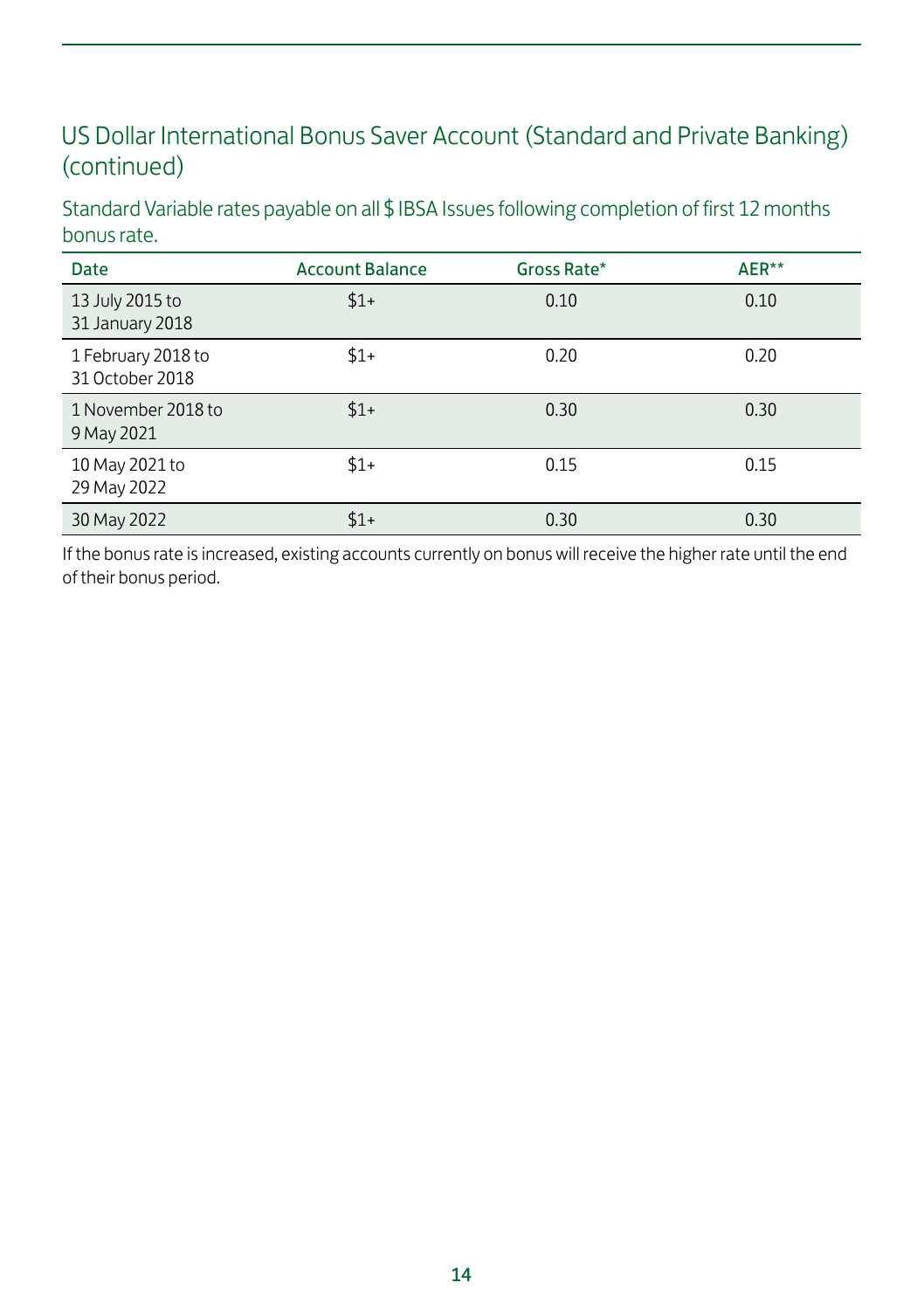### Premier Savings Account

Interest is paid monthly or annually. Bonus element of total rate is payable for first 12 months, then pays the Standard Variable Rate which may change periodically. After the 12 months you can request to be placed on a new 12 month bonus rate.

| Dates rate<br>applicable | Account<br><b>Balance</b> | Gross<br>Rate* | AER**                | Gross<br>Rate* | AER**                  | AER**  |
|--------------------------|---------------------------|----------------|----------------------|----------------|------------------------|--------|
|                          |                           |                | Rate including Bonus |                | Standard Variable rate | Bonus% |
| 2 January 2008           | $£1+$                     | 0.25           | 0.25                 | 0.25           | 0.25                   | 0.00   |
| to 2 March 2008          | £5,000+                   | 2.96           | 3.00                 | 2.72           | 2.75                   | 0.25   |
|                          | £10,000+                  | 3.93           | 4.00                 | 3.69           | 3.75                   | 0.25   |
|                          | £25,000+                  | 4.65           | 4.75                 | 4.41           | 4.50                   | 0.25   |
|                          | £50,000+                  | 4.89           | 5.00                 | 4.65           | 4.75                   | 0.25   |
|                          | £100,000+                 | 5.13           | 5.25                 | 4.89           | 5.00                   | 0.25   |
|                          | £250,000+                 | 5.13           | 5.25                 | 4.89           | 5.00                   | 0.25   |
| 3 March 2008             | $£1+$                     | 0.25           | 0.25                 | 0.25           | 0.25                   | 0.00   |
| to 30 April 2008         | £5,000+                   | 2.72           | 2.75                 | 2.48           | 2.50                   | 0.25   |
|                          | £10,000+                  | 3.69           | 3.75                 | 3.45           | 3.50                   | 0.25   |
|                          | £25,000+                  | 4.41           | 4.50                 | 4.17           | 4.25                   | 0.25   |
|                          | £50,000+                  | 4.65           | 4.75                 | 4.41           | 4.50                   | 0.25   |
|                          | £100,000+                 | 4.89           | 5.00                 | 4.65           | 4.75                   | 0.25   |
|                          | £250,000+                 | 4.89           | 5.00                 | 4.65           | 4.75                   | 0.25   |
| 1 May 2008 to            | $£1+$                     | 0.25           | 0.25                 | 0.25           | 0.25                   | 0.00   |
| 2 November 2008          | £5,000+                   | 2.48           | 2.50                 | 2.23           | 2.25                   | 0.25   |
|                          | £10.000+                  | 3.45           | 3.50                 | 3.21           | 3.25                   | 0.25   |
|                          | £25,000+                  | 4.17           | 4.25                 | 3.93           | 4.00                   | 0.25   |
|                          | £50,000+                  | 4.41           | 4.50                 | 4.17           | 4.25                   | 0.25   |
|                          | £100,000+                 | 4.65           | 4.75                 | 4.41           | 4.50                   | 0.25   |
|                          | £250,000+                 | 4.65           | 4.75                 | 4.41           | 4.50                   | 0.25   |

Note. The total rate the customer receives changes when Standard Variable element of the rate changes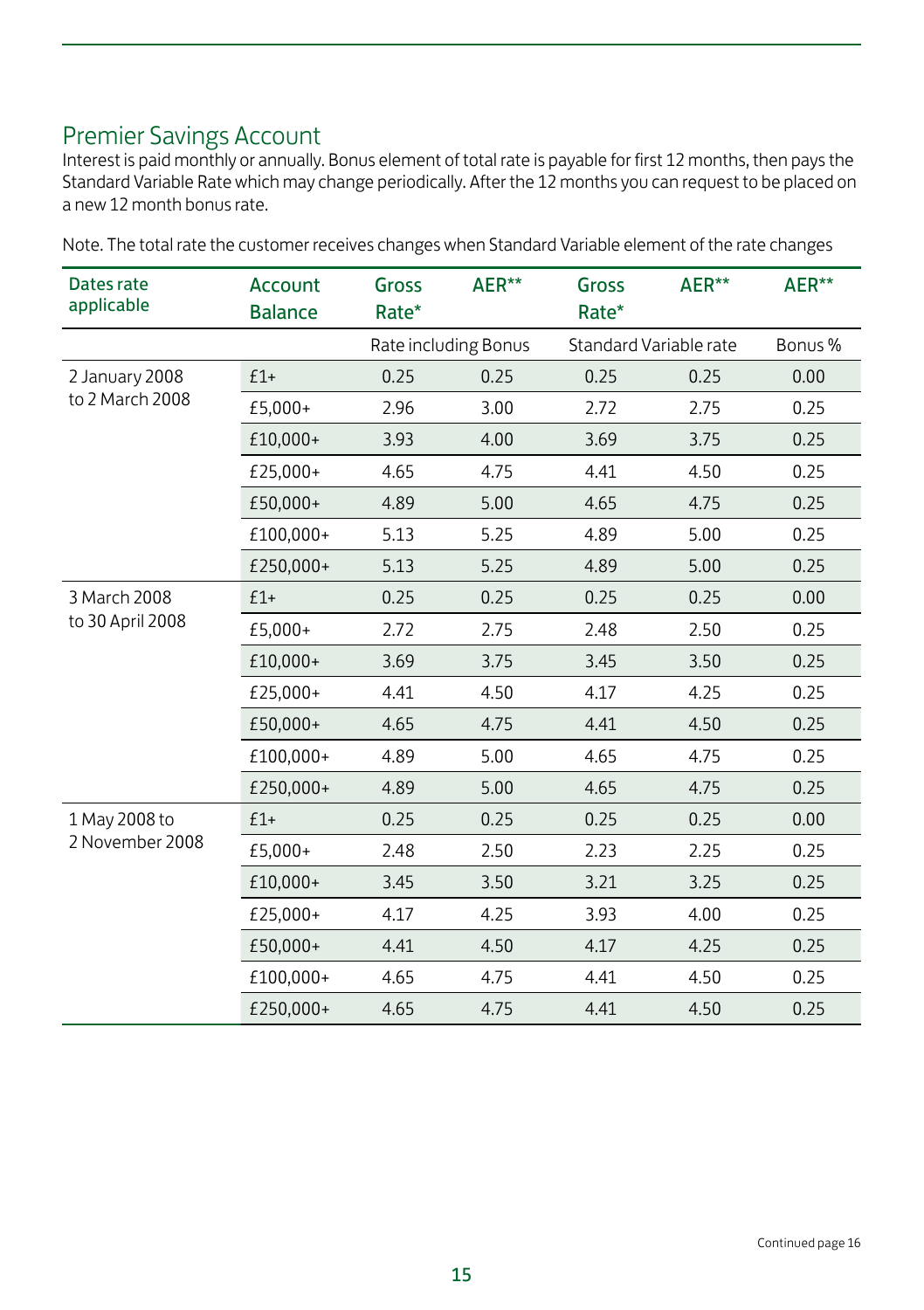| Dates rate<br>applicable           | Account<br><b>Balance</b> | <b>Gross</b><br>Rate* | AER**                | Gross<br>Rate* | AER**                  | AER**  |
|------------------------------------|---------------------------|-----------------------|----------------------|----------------|------------------------|--------|
|                                    |                           |                       | Rate including Bonus |                | Standard Variable rate | Bonus% |
| 3 November 2008 to                 | $£1+$                     | 0.25                  | 0.25                 | 0.25           | 0.25                   | 0.00   |
| 30 November 2008                   | £5,000+                   | 1.99                  | 2.00                 | 1.74           | 1.75                   | 0.25   |
|                                    | £10,000+                  | 2.96                  | 3.00                 | 2.72           | 2.75                   | 0.25   |
|                                    | £25,000+                  | 3.69                  | 3.75                 | 3.45           | 3.50                   | 0.25   |
|                                    | £50,000+                  | 3.93                  | 4.00                 | 3.69           | 3.75                   | 0.25   |
|                                    | £100,000+                 | 4.17                  | 4.25                 | 3.93           | 4.00                   | 0.25   |
|                                    | £250,000+                 | 4.17                  | 4.25                 | 3.93           | 4.00                   | 0.25   |
| 1 December 2008 to                 | $£1+$                     | 0.25                  | 0.25                 | 0.25           | 0.25                   | 0.00   |
| 1 January 2009                     | £5,000+                   | 0.50                  | 0.50                 | 0.25           | 0.25                   | 0.25   |
|                                    | £10,000+                  | 1.40                  | 1.40                 | 1.15           | 1.15                   | 0.25   |
|                                    | £25,000+                  | 2.13                  | 2.15                 | 1.89           | 1.90                   | 0.25   |
|                                    | £50,000+                  | 2.38                  | 2.40                 | 2.13           | 2.15                   | 0.25   |
|                                    | £100,000+                 | 2.62                  | 2.65                 | 2.38           | 2.40                   | 0.25   |
|                                    | £1,000,000+               | 2.72                  | 2.75                 | 2.48           | 2.50                   | 0.25   |
| 2 January 2009 to                  | $£1+$                     | 0.05                  | 0.05                 | 0.05           | 0.05                   | 0.00   |
| 1 February 2009                    | £5,000+                   | 0.45                  | 0.45                 | 0.20           | 0.20                   | 0.25   |
|                                    | £10,000+                  | 0.70                  | 0.70                 | 0.45           | 0.45                   | 0.25   |
|                                    | £25,000+                  | 1.15                  | 1.15                 | 0.90           | 0.90                   | 0.25   |
|                                    | £50,000+                  | 1.40                  | 1.40                 | 1.15           | 1.15                   | 0.25   |
|                                    | £100,000+                 | 1.64                  | 1.65                 | 1.40           | 1.40                   | 0.25   |
|                                    | £1,000,000+               | 1.74                  | 1.75                 | 1.49           | 1.50                   | 0.25   |
| 2 February 2009 to<br>1 March 2009 | $£1+$                     | 0.05                  | 0.05                 | 0.05           | 0.05                   | 0.00   |
|                                    | £5,000+                   | 0.40                  | 0.40                 | 0.15           | 0.15                   | 0.25   |
|                                    | £10,000+                  | 0.50                  | 0.50                 | 0.25           | 0.25                   | 0.25   |
|                                    | £25,000+                  | 0.65                  | 0.65                 | 0.40           | 0.40                   | 0.25   |
|                                    | £50,000+                  | 1.00                  | 1.00                 | 0.75           | 0.75                   | 0.25   |
|                                    | £100,000+                 | 1.25                  | 1.25                 | 1.00           | 1.00                   | 0.25   |
|                                    | £1,000,000+               | 1.35                  | 1.35                 | 1.10           | 1.10                   | 0.25   |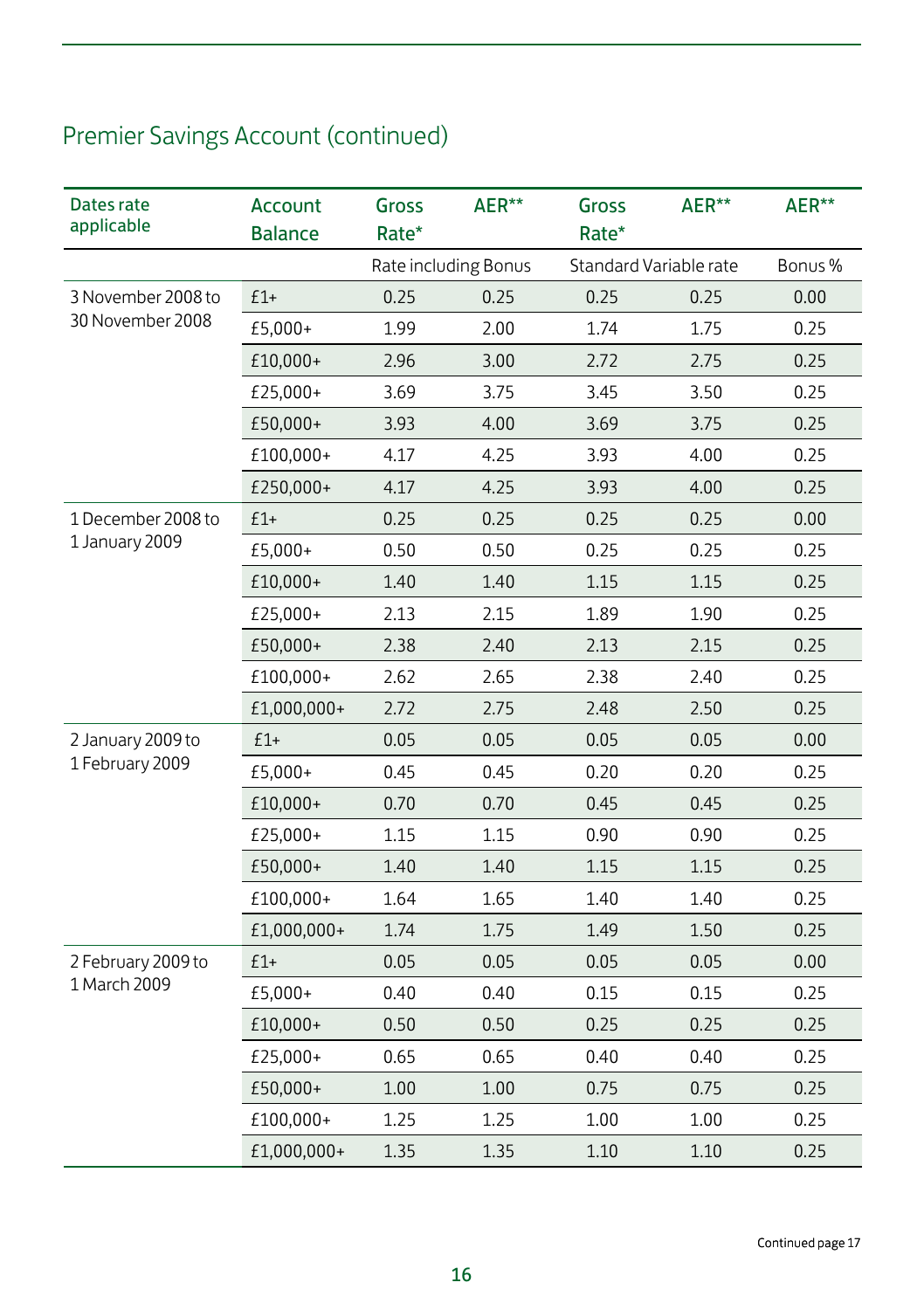| Dates rate<br>applicable | Account<br><b>Balance</b> | Gross<br>Rate* | AER**                | Gross<br>Rate*         | AER**                  | AER**        |
|--------------------------|---------------------------|----------------|----------------------|------------------------|------------------------|--------------|
|                          |                           |                | Rate including Bonus |                        | Standard Variable rate | Bonus%       |
| 2 March 2009 to          | $£1+$                     | 0.05           | 0.05                 | 0.05                   | 0.05                   | 0.00         |
| 31 March 2009            | £5,000+                   | 0.30           | 0.30                 | 0.05                   | 0.05                   | 0.25         |
|                          | £10,000+                  | 0.35           | 0.35                 | 0.10                   | 0.10                   | 0.25         |
|                          | £25,000+                  | 0.40           | 0.40                 | 0.15                   | 0.15                   | 0.25         |
|                          | £50,000+                  | 0.65           | 0.65                 | 0.40                   | 0.40                   | 0.25         |
|                          | £100,000+                 | 0.85           | 0.85                 | 0.60                   | 0.60                   | 0.25         |
|                          | £1,000,000+               | 1.00           | 1.00                 | 0.75                   | 0.75                   | 0.25         |
| 1 April 2009 to          |                           |                | Rate including Bonus |                        | Standard Variable rate | Bonus%       |
| 30 August 2016           | $£1+$                     | 0.01           | 0.01                 | 0.01                   | 0.01                   | 0.00         |
|                          | £5,000+                   | 0.30           | 0.30                 | 0.05                   | 0.05                   | 0.25         |
|                          | £25,000+                  | 0.35           | 0.35                 | 0.10                   | 0.10                   | 0.25         |
|                          | £50,000+                  | 0.40           | 0.40                 | 0.15                   | 0.15                   | 0.25         |
|                          | £100,000+                 | 0.45           | 0.45                 | 0.20                   | 0.20                   | 0.25         |
|                          | £1,000,000+               | 0.50           | 0.50                 | 0.25                   | 0.25                   | 0.25         |
| 1 September 2016 to      |                           |                | Rate including Bonus | Standard Variable rate |                        | Bonus%       |
| 2 July 2017              | $£1+$                     | 0.01           | 0.01                 | 0.01                   | 0.01                   | 0.00         |
|                          | £5,000+                   | 0.30           | 0.30                 | 0.05                   | 0.05                   | 0.25         |
| 3 July 2017 to           |                           |                | Rate including Bonus |                        | Standard Variable rate | <b>Bonus</b> |
| 30 November 2017         | $£1+$                     | 0.01           | 0.01                 | 0.01                   | 0.01                   | 0.00         |
|                          | £5,000+                   | 0.25           | 0.25                 | 0.05                   | 0.05                   | 0.20         |
| 1 December 2017          |                           |                | Rate including Bonus |                        | Standard Variable rate |              |
| to 2 April 2018          | $£1+$                     | 0.01           | 0.01                 | 0.01                   | 0.01                   | 0.00         |
|                          | £5,000+                   | 0.45           | 0.45                 | 0.20                   | 0.20                   | 0.25         |
| 3 April 2018 to          |                           |                | Rate including Bonus |                        | Standard Variable rate | <b>Bonus</b> |
| 2 September 2018         | $£1+$                     | 0.01           | 0.01                 | 0.01                   | 0.01                   | 0.00         |
|                          | £5,000+                   | 0.60           | 0.60                 | 0.20                   | 0.20                   | 0.40         |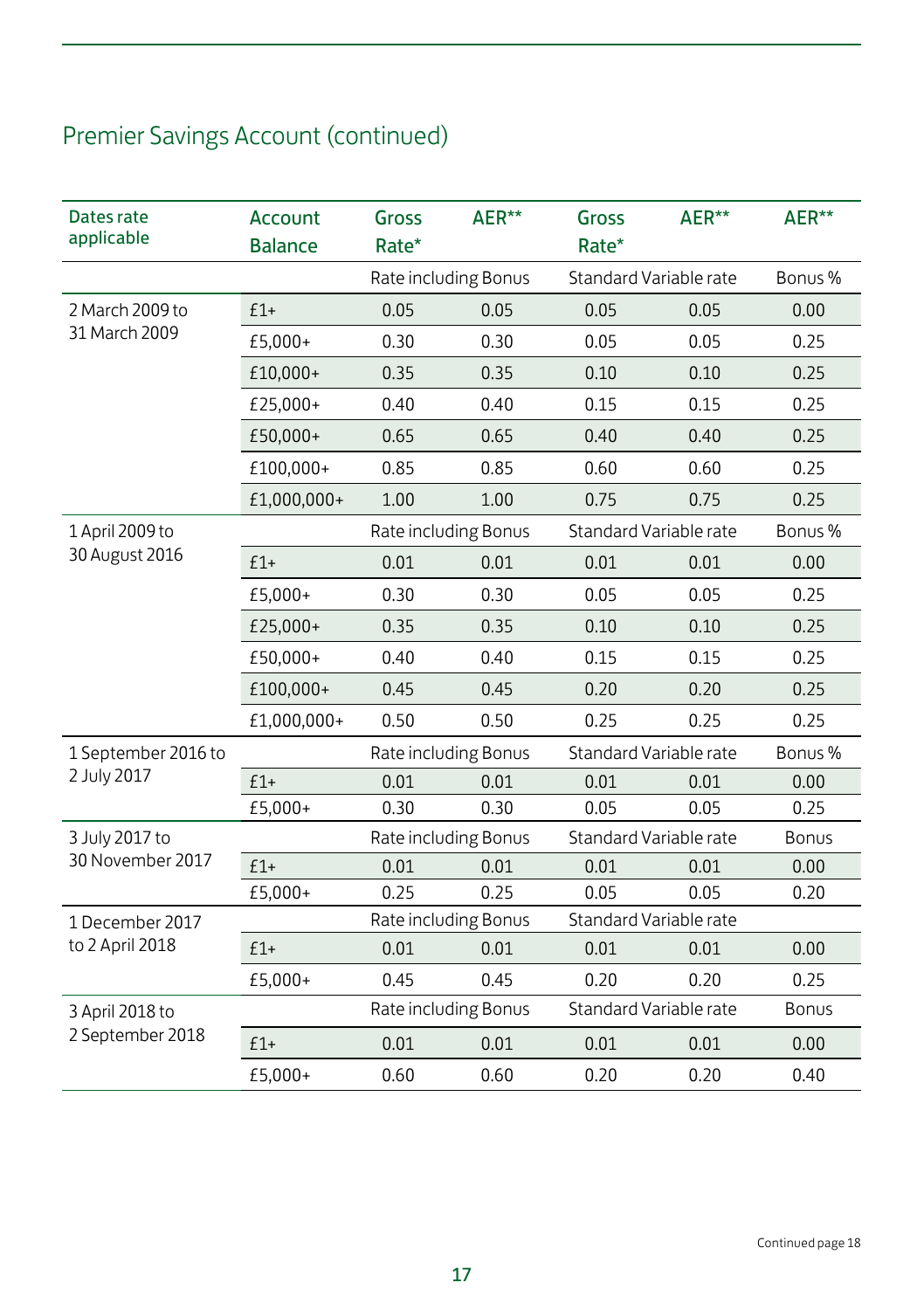| Dates rate<br>applicable | Account<br><b>Balance</b> | Gross<br>Rate* | AER**                | Gross<br>Rate*         | AER**                  | AER**        |
|--------------------------|---------------------------|----------------|----------------------|------------------------|------------------------|--------------|
| 3 September 2018 to      |                           |                | Rate including Bonus |                        | Standard Variable rate | <b>Bonus</b> |
| 3 November 2019          | $£1+$                     | 0.01           | 0.01                 | 0.01                   | 0.01                   | 0.00         |
|                          | £5,000+                   | 0.75           | 0.75                 | 0.20                   | 0.20                   | 0.55         |
| 4 November 2019 to       |                           |                | Rate including Bonus | Standard Variable rate |                        | <b>Bonus</b> |
| 11 October 2020          | $£1+$                     | 0.01           | 0.01                 | 0.01                   | 0.01                   | 0.00         |
|                          | £5,000+                   | 0.50           | 0.50                 | 0.20                   | 0.20                   | 0.30         |
|                          | £100,000+                 | 0.55           | 0.55                 | 0.20                   | 0.20                   | 0.35         |
|                          | £250,000+                 | 0.75           | 0.75                 | 0.20                   | 0.20                   | 0.55         |
| 12 October 2020 to       |                           |                | Rate including Bonus | Standard Variable rate |                        | <b>Bonus</b> |
| 28 February 2021         | $£1+$                     | 0.01           | 0.01                 | 0.01                   | 0.01                   | 0.00         |
|                          | £5,000+                   | 0.25           | 0.25                 | 0.20                   | 0.20                   | 0.05         |
|                          | £100,000+                 | 0.40           | 0.40                 | 0.20                   | 0.20                   | 0.20         |
| 1 March 2021 to          |                           |                | Rate including Bonus |                        | Standard Variable rate | Bonus        |
| 28 February 2022         | $£1+$                     | 0.01           | 0.01                 | 0.01                   | 0.01                   | 0.00         |
|                          | £5,000+                   | 0.15           | 0.15                 | 0.05                   | 0.05                   | 0.10         |
|                          | £100,000+                 | 0.20           | 0.20                 | 0.05                   | 0.05                   | 0.15         |
|                          | £1,000,000+               | 0.35           | 0.35                 | 0.05                   | 0.05                   | 0.30         |
| 1 March 2022 to          |                           |                | Rate including Bonus |                        | Standard Variable rate | Bonus        |
| 10 April 2022            | $£1+$                     | 0.01           | 0.01                 | 0.01                   | 0.01                   | 0.00         |
|                          | £5,000+                   | 0.30           | 0.30                 | 0.10                   | 0.10                   | 0.20         |
|                          | £100,000+                 | 0.35           | 0.35                 | 0.10                   | 0.10                   | 0.25         |
|                          | £1,000,000+               | 0.50           | 0.50                 | 0.10                   | 0.10                   | 0.40         |
| 11 April 2022 to         |                           |                | Rate including Bonus |                        | Standard Variable rate | <b>Bonus</b> |
| 29 May 2022              | $£1+$                     | 0.01           | 0.01                 | 0.01                   | 0.01                   | 0.00         |
|                          | £5,000+                   | 0.45           | 0.45                 | 0.20                   | 0.20                   | 0.25         |
|                          | £100,000+                 | 0.50           | 0.50                 | 0.20                   | 0.20                   | 0.30         |
|                          | £1,000,000+               | 0.65           | 0.65                 | 0.20                   | 0.20                   | 0.45         |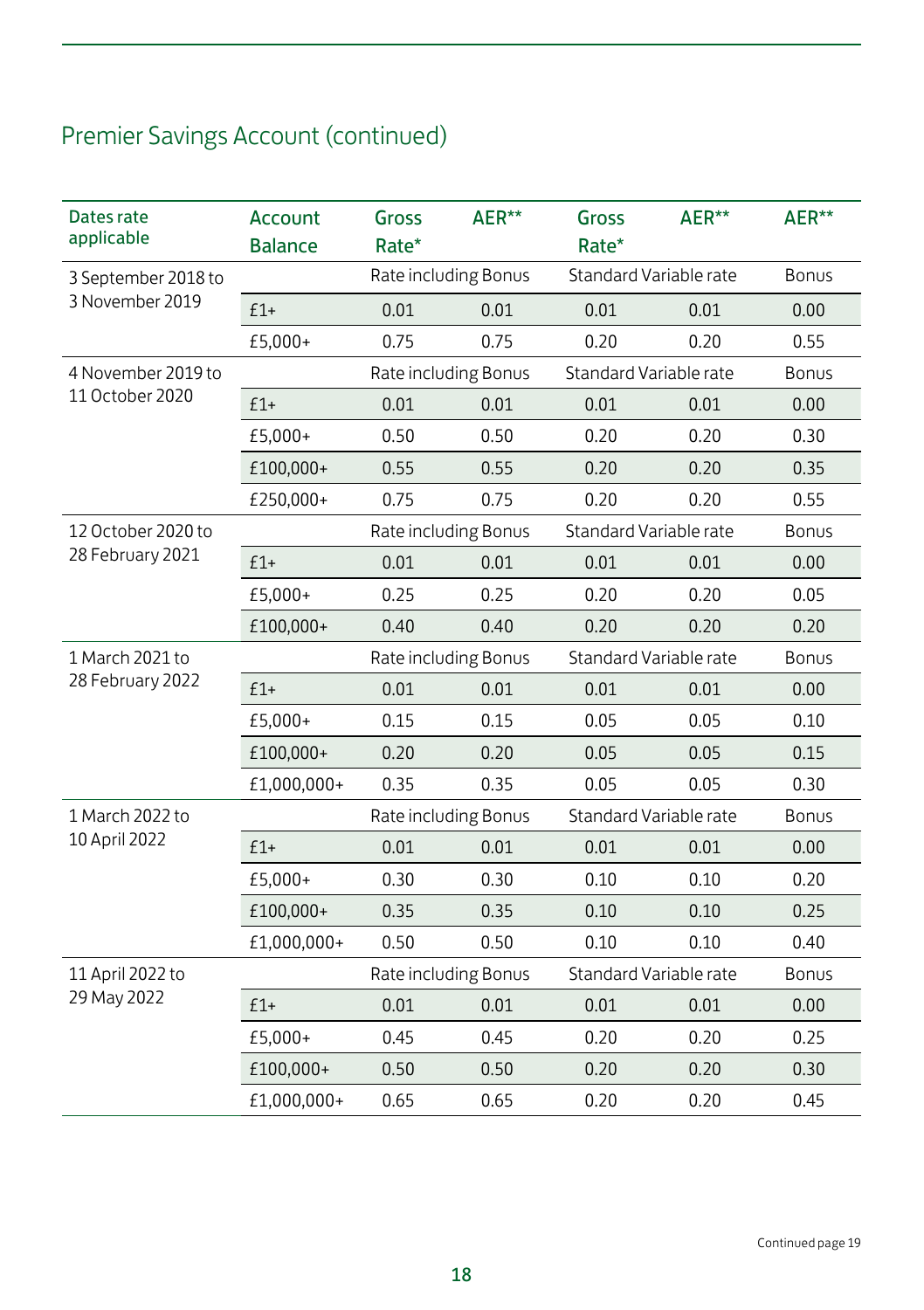| Dates rate<br>applicable | Account<br><b>Balance</b> | Gross<br>Rate* | AER**                | Gross<br>Rate*         | AER** | AER**        |
|--------------------------|---------------------------|----------------|----------------------|------------------------|-------|--------------|
| 30 May 2022              |                           |                | Rate including Bonus | Standard Variable rate |       | <b>Bonus</b> |
|                          | $f1+$                     | 0.01           | 0.01                 | 0.01                   | 0.01  | 0.00         |
|                          | £5,000+                   | 0.60           | 0.60                 | 0.30                   | 0.30  | 0.30         |
|                          | £100,000+                 | 0.65           | 0.65                 | 0.30                   | 0.30  | 0.35         |
|                          | £1,000,000+               | 0.80           | 0.80                 | 0.30                   | 0.30  | 0.50         |

#### Standard Variable rates payable on all Premier Savings accounts following completion of first 12 months bonus rate.

| <b>Date</b>        | <b>Account Balance</b> | Gross Rate* | AER** |
|--------------------|------------------------|-------------|-------|
| 16 January 2017 to | $£1+$                  | 0.01        | 0.01  |
| 30 November 2017   | £5,000+                | 0.05        | 0.05  |
| 1 December 2017 to | $£1+$                  | 0.01        | 0.01  |
| 9 May 2021         | £5,000+                | 0.20        | 0.20  |
| 10 May 2021 to     | $£1+$                  | 0.01        | 0.01  |
| 28 February 2022   | £5,000+                | 0.05        | 0.05  |
| 1 March 2022 to    | $£1+$                  | 0.01        | 0.01  |
| 10 April 2022      | £5,000+                | 0.10        | 0.10  |
| 11 April 2022 to   | $f1+$                  | 0.01        | 0.01  |
| 29 May 2022        | £5,000+                | 0.20        | 0.20  |
| 30 May 2022        | $£1+$                  | 0.01        | 0.01  |
|                    | £5,000+                | 0.30        | 0.30  |

If the bonus rate is increased, existing accounts currently on bonus will receive the higher rate until the end of their bonus period.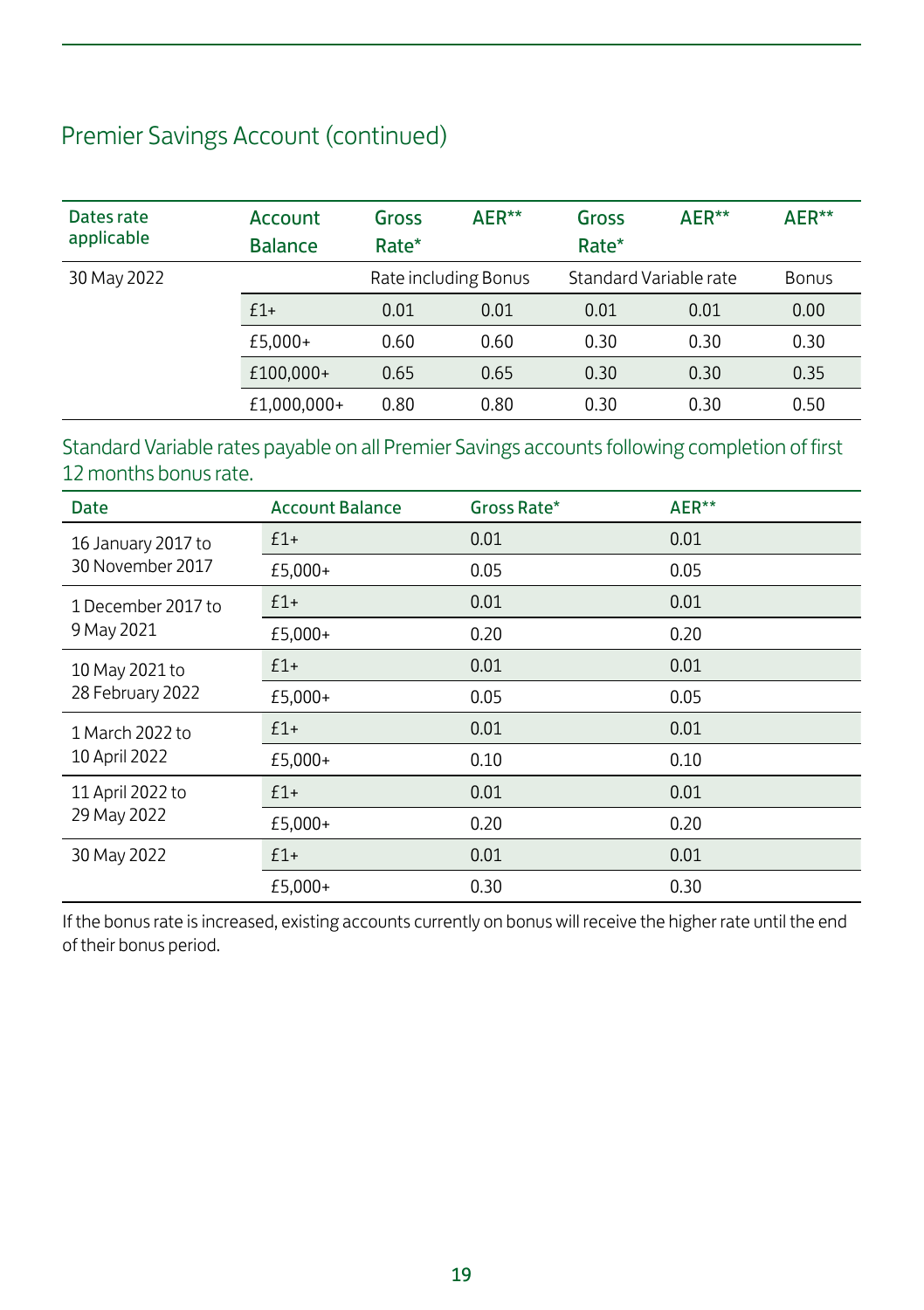### Money Market Call Account – Sterling

Interest is paid monthly.

|                     | <b>Account Balance</b> | Gross Variable Rate* | AER** |
|---------------------|------------------------|----------------------|-------|
| 30 March 2009       | $f1+$                  | 0.10                 | 0.10  |
| to 15 January 2017  | £1,000,000+            | 0.20                 | 0.20  |
| 16 January 2017 to  | $f1+$                  | 0.05                 | 0.05  |
| 30 November 2017    | £1,000,000+            | 0.05                 | 0.05  |
| 1 December 2017 to  | $f1+$                  | 0.10                 | 0.10  |
| 9 May 2021          | £1,000,000+            | 0.20                 | 0.20  |
| 10 May 2021         | $f1+$                  | 0.05                 | 0.05  |
| to 28 February 2022 | £1,000,000+            | 0.10                 | 0.10  |
| 1 March 2022        | $£1+$                  | 0.18                 | 0.18  |
| to 10 April 2022    | £1,000,000+            | 0.23                 | 0.23  |
| 11 April 2022       | $f1+$                  | 0.23                 | 0.23  |
| to 29 May 2022      | £1,000,000+            | 0.28                 | 0.28  |
|                     | $f1+$                  | 0.28                 | 0.28  |
| 30 May 2022         | £1,000,000+            | 0.33                 | 0.33  |

### Money Market Call Account – EURO

Interest is paid monthly.

|                                  | <b>Account Balance</b> | Gross Variable Rate* | AER** |
|----------------------------------|------------------------|----------------------|-------|
| 3 June 2009 to<br>2 May 2011     | $€1+$                  | 0.30                 | 0.30  |
|                                  | €100,000+              | 0.40                 | 0.40  |
| 3 May 2011 to<br>11 January 2015 | $€1+$                  | 0.20                 | 0.20  |
|                                  | €100,000+              | 0.20                 | 0.20  |
| 12 January 2015                  | $€1+$                  | 0.05                 | 0.05  |
| to 4 March 2018                  | €100,000+              | 0.05                 | 0.05  |
| 5 March 2018<br>to current date  | $€1+$                  | 0.01                 | 0.01  |
|                                  | €100,000+              | 0.01                 | 0.01  |

### Money Market Call Account – USD

Interest is paid monthly.

|                    | Account<br><b>Balance</b> | Gross Variable Rate* | AER** |
|--------------------|---------------------------|----------------------|-------|
| 9 January 2009     | $$1+$                     | 0.00                 | 0.00  |
| to 31 January 2018 | $$15,000+$                | 0.10                 | 0.10  |

Continued page 21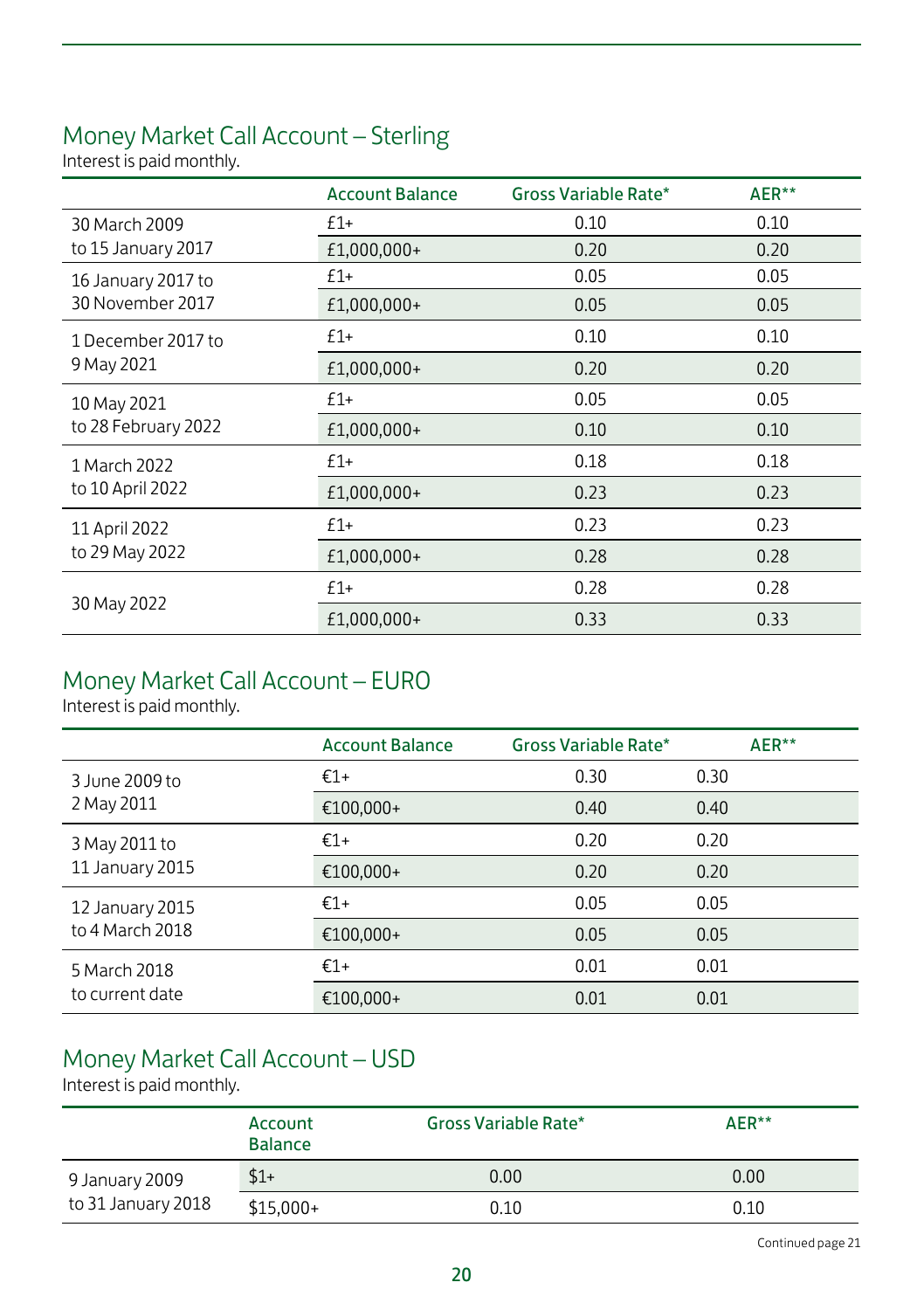### Money Market Call Account – USD continued

| 1 February 2018 to<br>2 September 2018 | $$1+$      | 0.00 | 0.00 |
|----------------------------------------|------------|------|------|
|                                        | $$15,000+$ | 0.25 | 0.25 |
| 3 September 2018<br>to 9 May 2021      | $$1+$      | 0.00 | 0.00 |
|                                        | $$10,000+$ | 0.25 | 0.25 |
| 10 May 2021 to<br>29 May 2022          | $$1+$      | 0.00 | 0.00 |
|                                        | $$10,000+$ | 0.15 | 0.15 |
| 30 May 2022                            | $$1+$      | 0.00 | 0.00 |
|                                        | $$10,000+$ | 0.30 | 0.30 |

#### Call Account – Monthly Interest – GBP

Interest is paid monthly.

|                     | Account<br><b>Balance</b> | Gross Variable Rate* | AER** |
|---------------------|---------------------------|----------------------|-------|
| 30 March 2009 to    | $£1+$                     | 0.00                 | 0.00  |
| 2 September 2018    | £50,000                   | 0.10                 | 0.10  |
| 3 September 2018 to | $£1+$                     | 0.00                 | 0.00  |
| 9 May 2021          | £25,000+                  | 0.10                 | 0.10  |
|                     | £1,000,000+               | 0.20                 | 0.20  |
| 10 May 2021 to      | $£1+$                     | 0.00                 | 0.00  |
| 28 February 2022    | £25,000+                  | 0.05                 | 0.05  |
|                     | £1,000,000+               | 0.10                 | 0.10  |
| 1 March 2022 to     | $£1+$                     | 0.00                 | 0.00  |
| 10 April 2022       | £25,000+                  | 0.18                 | 0.18  |
|                     | £1,000,000+               | 0.23                 | 0.23  |
| 11 April 2022 to    | $f1+$                     | 0.00                 | 0.00  |
| 29 May 2022         | £25,000+                  | 0.23                 | 0.23  |
|                     | £1,000,000+               | 0.28                 | 0.28  |
| 30 May 2022         | $f1+$                     | 0.00                 | 0.00  |
|                     | £25,000+                  | 0.28                 | 0.28  |
|                     | £1,000,000+               | 0.33                 | 0.33  |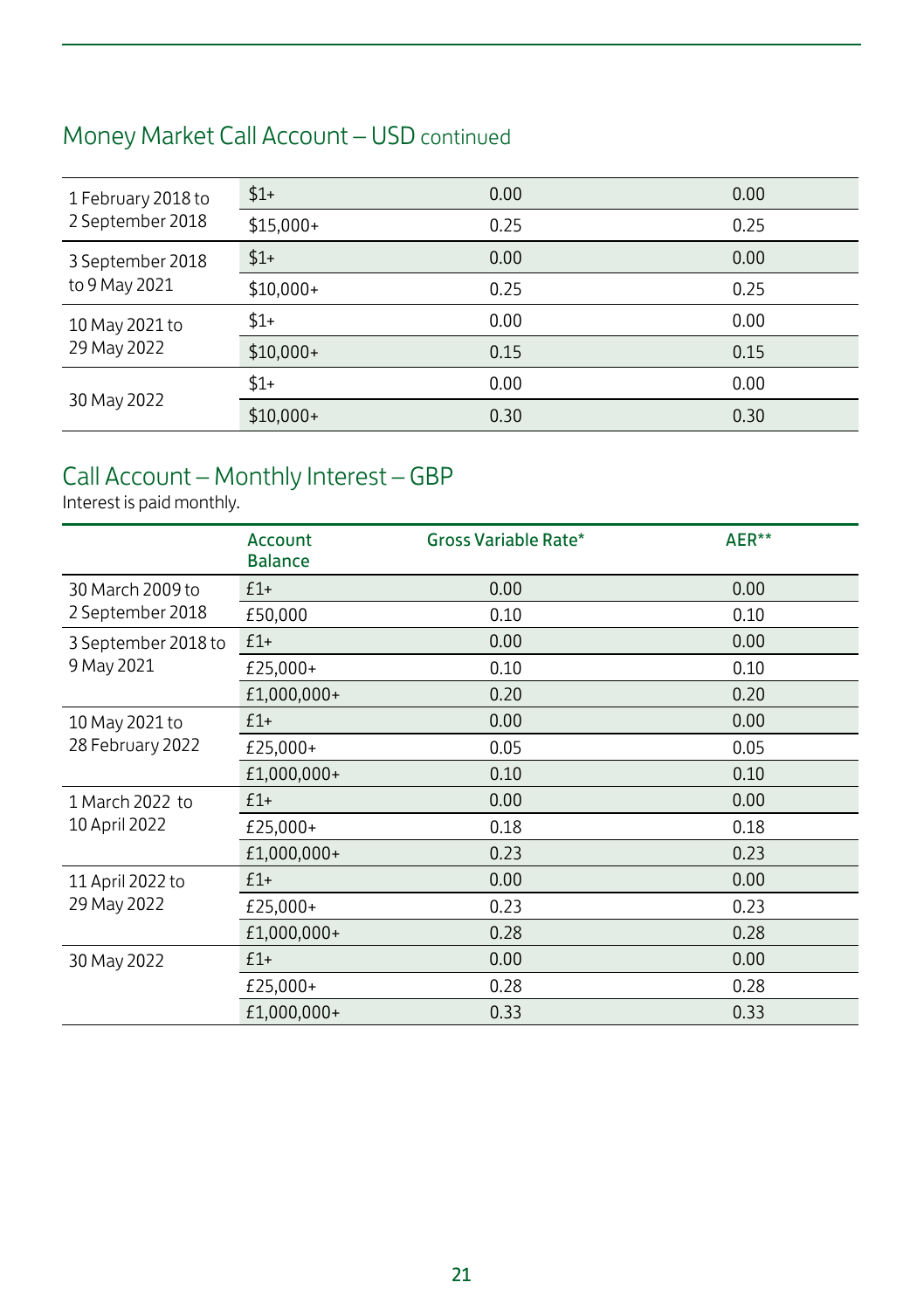#### Call Account – Half Yearly Interest – USD

Interest is paid half yearly.

|                                  | Account<br><b>Balance</b> | Gross Variable Rate* | AER** |
|----------------------------------|---------------------------|----------------------|-------|
| 9 January 2009 to                | $$1+$                     | 0.00                 | 0.00  |
| 31 January 2018                  | \$250,000+                | 0.10                 | 0.10  |
| 1 February 2018 to<br>9 May 2021 | $$1+$                     | 0.00                 | 0.00  |
|                                  | \$250,000+                | 0.20                 | 0.20  |
| 10 May 2021 to                   | $$1+$                     | 0.00                 | 0.00  |
| 29 May 2022                      | \$250,000+                | 0.15                 | 0.15  |
| 30 May 2022                      | $$1+$                     | 0.00                 | 0.00  |
|                                  | $$250,000+$               | 0.30                 | 0.30  |

#### Call Account – Monthly Interest – USD

Interest is paid monthly.

|                               | Account<br><b>Balance</b> | Gross Variable Rate* | AER** |
|-------------------------------|---------------------------|----------------------|-------|
| 9 January 2009 to 31          | $$1+$                     | 0.00                 | 0.00  |
| January 2018                  | $$100.000+$               | 0.05                 | 0.05  |
|                               | $$1,000,000+$             | 0.10                 | 0.10  |
| 1 February 2018               | $$1+$                     | 0.00                 | 0.00  |
| to 9 May 2021                 | $$100,000+$               | 0.20                 | 0.20  |
|                               | $$1,000,000+$             | 0.20                 | 0.20  |
| 10 May 2021 to<br>29 May 2022 | $$1+$                     | 0.01                 | 0.01  |
|                               | $$100,000+$               | 0.15                 | 0.15  |
|                               | $$1,000,000+$             | 0.15                 | 0.15  |
| 30 May 2022                   | $$1+$                     | 0.00                 | 0.00  |
|                               | $$100,000+$               | 0.30                 | 0.30  |
|                               | $$1.000.000+$             | 0.30                 | 0.30  |

#### Call Account – Half Yearly Interest – EURO

|                     | Account<br><b>Balance</b> | Gross Variable Rate* | AER** |
|---------------------|---------------------------|----------------------|-------|
| 9 January 2009 to 4 | €1+                       | 0.00                 | 0.00  |
| <b>March 2018</b>   | €2.000+                   | 0.20                 | 0.20  |
| 5 March 2018 to     | $€1+$                     | 0.01                 | 0.01  |
| current date        | €2,000+                   | 0.01                 | 0.01  |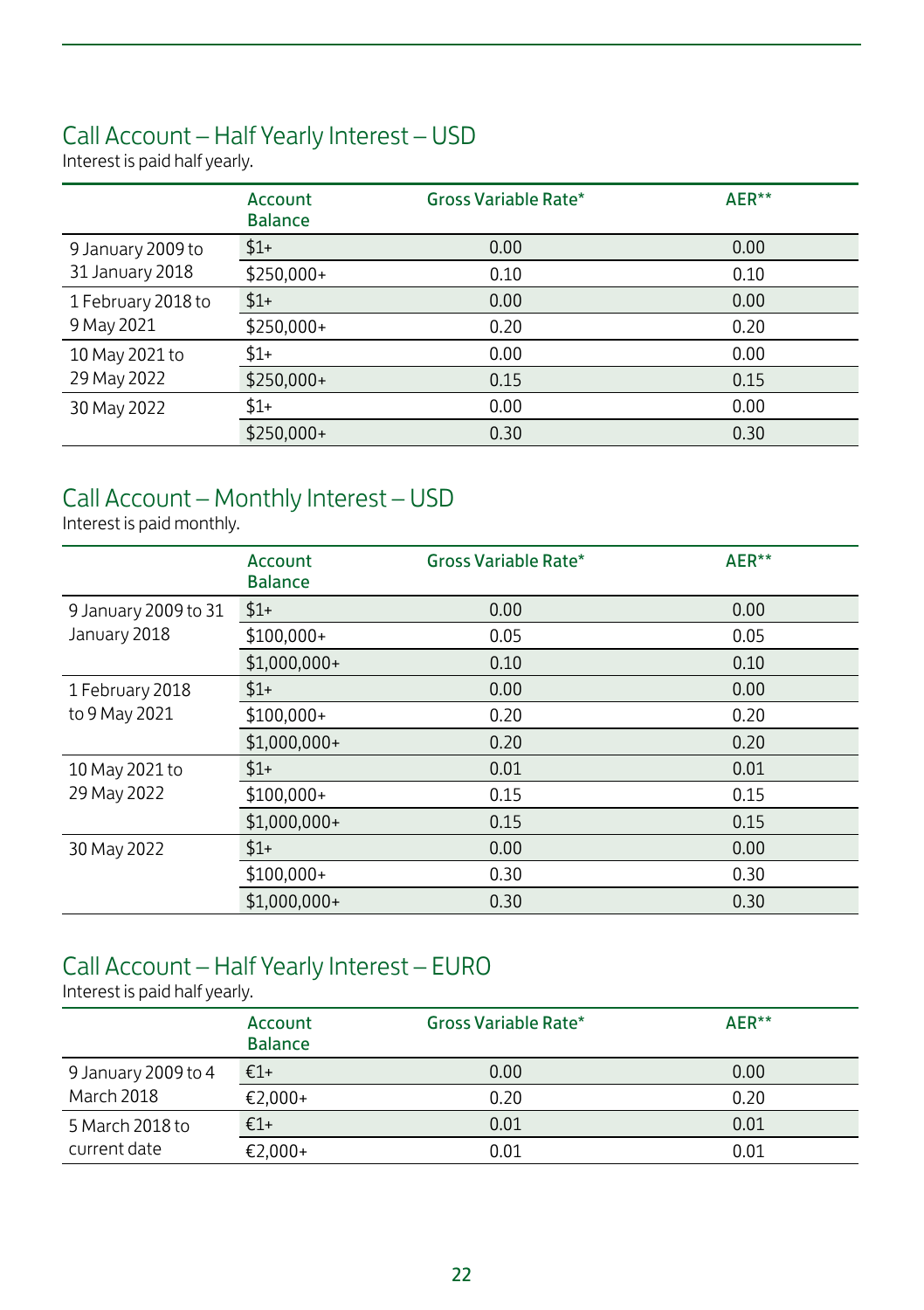### Fixed Term Deposit Account

Interest rate is fixed and is paid at the end of the term.

| Sterling 2 Year Fixed Term Deposit |                        |             |          |  |
|------------------------------------|------------------------|-------------|----------|--|
| Date deposit placed                | <b>Account Balance</b> | Gross Rate* | $AFR***$ |  |
| 4 May 2016 to 30<br>November 2017  | £10,000 - £5,000,000   | 0.70        | 0.70     |  |
| 1 December 2017 to<br>2 April 2018 | £10,000 - £5,000,000   | 0.85        | 0.85     |  |

Off Sale from 3 April 2018

| <b>Sterling 1 Year Fixed Term Deposit</b>    |                        |             |       |  |
|----------------------------------------------|------------------------|-------------|-------|--|
| Date deposit placed                          | <b>Account Balance</b> | Gross Rate* | AER** |  |
| 3 Apri 2018 to<br>2 September 2018           | £10,000 - £5,000,000   | 1.00        | 1.00  |  |
| 3 Septmber 2018 to<br>21 July 2019           | £10,000 - £5,000,000   | 1.15        | 1.15  |  |
| 22 July 2019 to<br>18 March 2020             | £10,000 - £5,000,000   | 0.90        | 0.90  |  |
| Off Sale from 19 March 2020 to 28 March 2022 |                        |             |       |  |
| 29 March 2022 to<br>15 May 2022              | £10.000 - £5.000.000   | 0.85        | 0.85  |  |
| 16 May 2022                                  | £10,000 - £5,000,000   | 1.55        | 1.55  |  |
|                                              |                        |             |       |  |

#### US Dollar 1 Year Fixed Term Deposit

| Date deposit placed                    | <b>Account Balance</b> | Gross Rate* | AER** |
|----------------------------------------|------------------------|-------------|-------|
| 21 May 2016 to<br>3 September 2017     | $$10,000 - $5,000,000$ | 0.75        | 0.75  |
| 4 September 2017 to<br>31 January 2018 | $$10,000 - $5,000,000$ | 0.95        | 0.95  |
| 1 February 2018 to<br>31 July 2018     | \$10,000 - \$5,000,000 | 1.55        | 1.55  |
| 1 August 2018 to<br>31 October 2018    | \$10,000 - \$5,000,000 | 2.05        | 2.05  |
| 1 November 2018 to<br>21 July 2019     | \$10,000 - \$5,000,000 | 2.25        | 2.25  |
| 22 July 2019 to<br>3 November 2019     | \$10,000 - \$5,000,000 | 1.85        | 1.85  |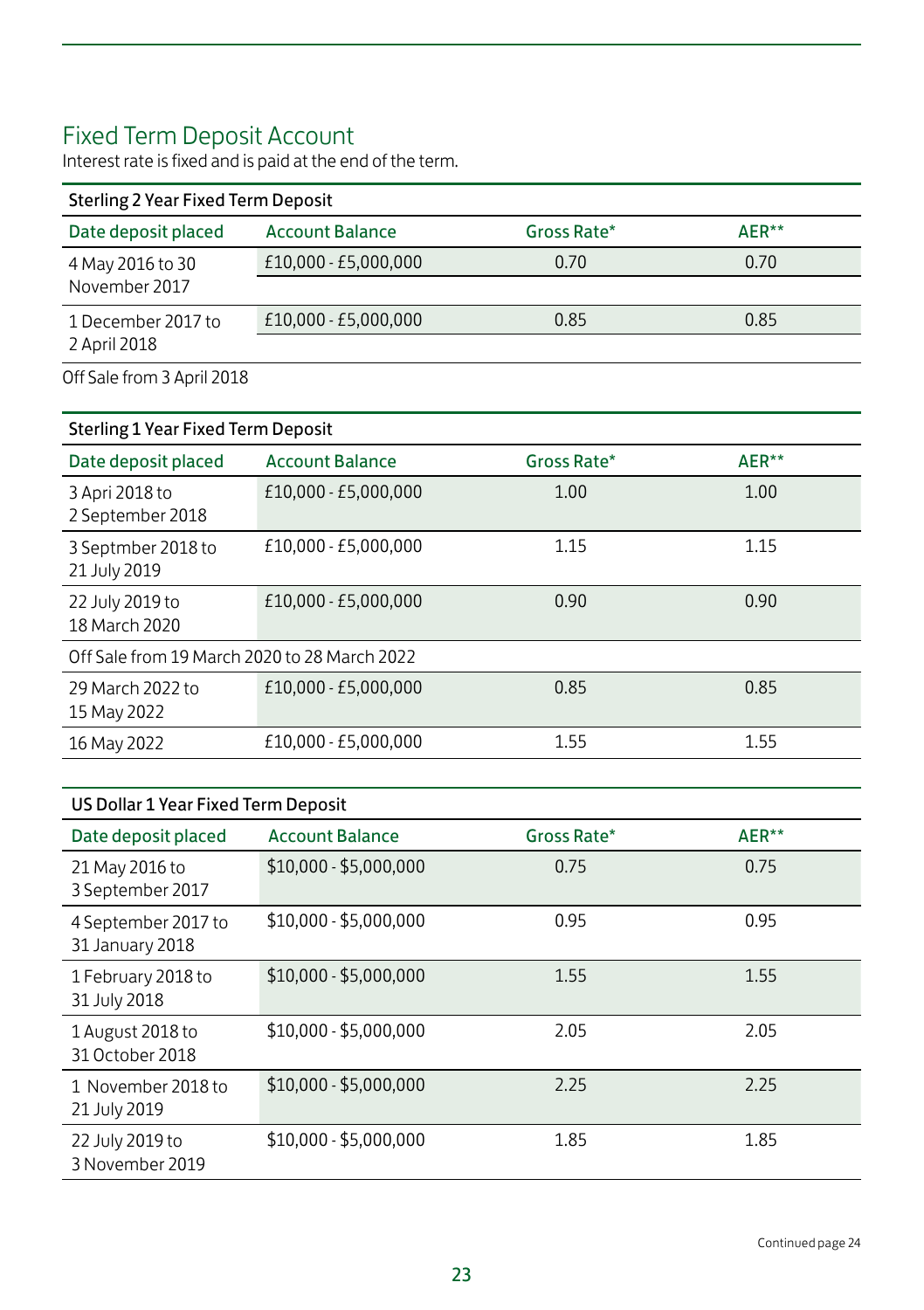### Fixed Term Deposit Account (continued)

Interest rate is fixed and is paid at the end of the term.

| US Dollar 1 Year Fixed Term Deposit          |                        |             |       |  |
|----------------------------------------------|------------------------|-------------|-------|--|
| Date deposit placed                          | <b>Account Balance</b> | Gross Rate* | AER** |  |
| 4 November 2019 to<br>11 March 2020          | \$10,000 - \$5,000,000 | 1.60        | 1.60  |  |
| Off Sale from 12 March 2020 to 28 March 2022 |                        |             |       |  |
| 29 March 2022 to<br>15 May 2022              | \$10,000 - \$5,000,000 | 0.65        | 0.65  |  |
| 16 May 2022                                  | \$10,000 - \$5,000,000 | 1.95        | 1.95  |  |

### Currency Deposit Account

| <b>Australian Dollar</b>            |                        |             |       |
|-------------------------------------|------------------------|-------------|-------|
|                                     | <b>Account Balance</b> | Gross Rate* | AER** |
| 22 February 2013 to                 | \$0-\$24,999           | 0.00        | 0.00  |
| 16 February 2021                    | \$25,000-\$124,999     | 0.05        | 0.05  |
|                                     | \$125,000-\$624,999    | 0.27        | 0.27  |
|                                     | \$625,000+             | 0.55        | 0.55  |
| 17 February 2021 to                 | \$0-\$24,999           | 0.00        | 0.00  |
| current date                        | $$25,000+$             | 0.01        | 0.01  |
|                                     |                        |             |       |
| <b>Canadian Dollar</b>              |                        |             |       |
|                                     | <b>Account Balance</b> | Gross Rate* | AER** |
| 16 July 2005 to<br>16 February 2021 | \$0-\$24,999           | 0.30        | 0.30  |
|                                     | $$25,000+$             | 0.30        | 0.30  |
| 17 February 2021 to                 | \$0-\$24,999           | 0.00        | 0.00  |
| current date                        | $$25,000+$             | 0.01        | 0.00  |
| Hong Kong Dollar                    |                        |             |       |
|                                     | <b>Account Balance</b> | Gross Rate* | AER** |
| 17 January 2011 to                  | \$0-\$124,999          | 0.60        | 0.60  |
| 16 February 2021                    | \$125,000+             | 0.60        | 0.60  |
| 17 February 2021 to                 | \$0-\$124,999          | 0.00        | 0.00  |
| current date                        | \$125,000+             | 0.01        | 0.01  |
|                                     |                        |             |       |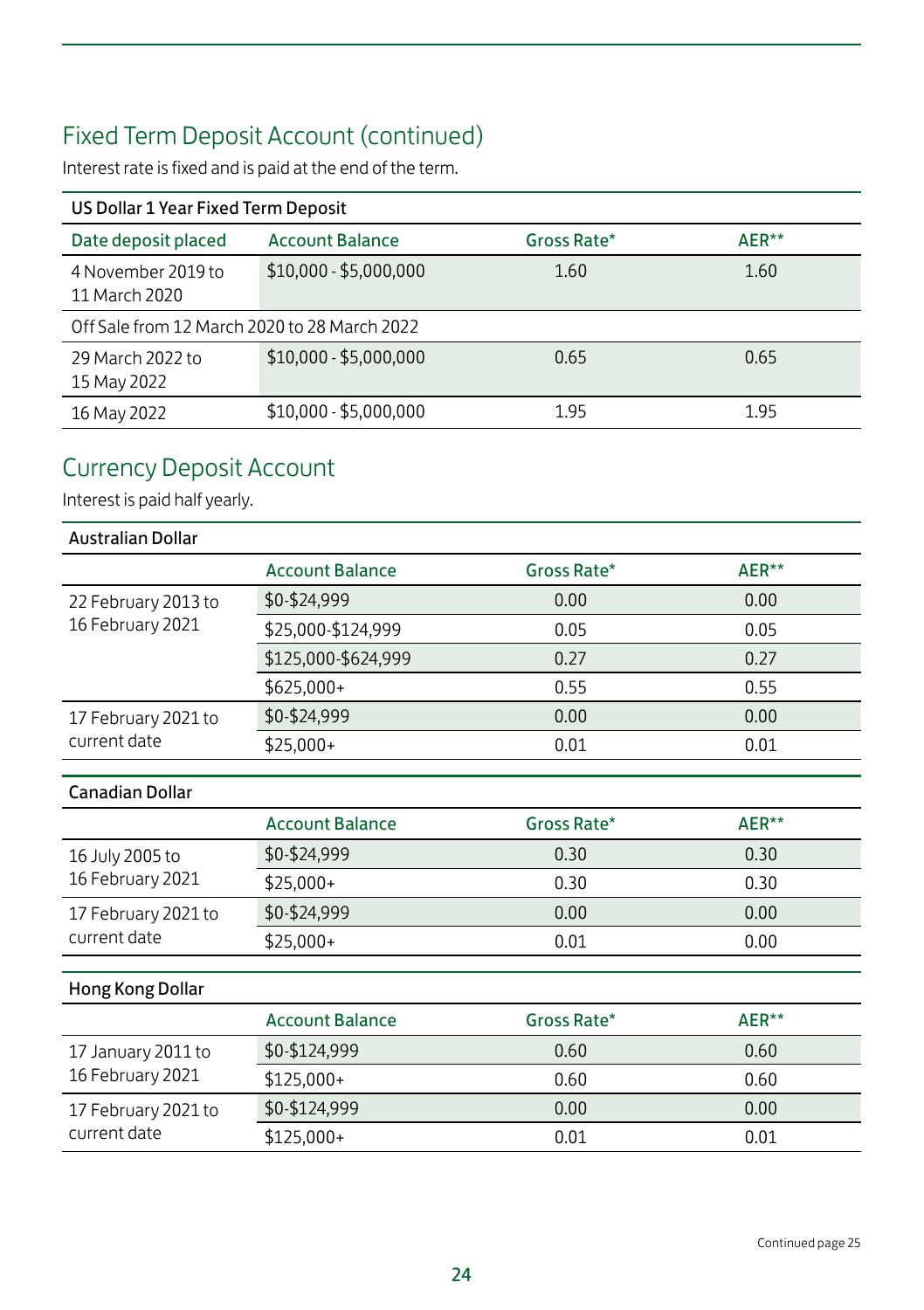## Currency Deposit Account (continued)

| <b>New Zealand Dollar</b> |                             |             |       |
|---------------------------|-----------------------------|-------------|-------|
|                           | <b>Account Balance</b>      | Gross Rate* | AER** |
| 22 February 2013 to       | \$0-\$5,999                 | 0.00        | 0.00  |
| 16 February 2021          | \$6,000-\$29,999            | 0.92        | 0.92  |
|                           | \$30,000-\$149,999          | 1.23        | 1.23  |
|                           | \$150,000-\$749,999+        | 1.53        | 1.53  |
|                           | \$750,000+                  | 1.77        | 1.77  |
| 17 February 2021 to       | \$0-\$24,999                | 0.00        | 0.00  |
| current date              | $$25,000+$                  | 0.01        | 0.01  |
| Norwegian Kroner          |                             |             |       |
|                           | <b>Account Balance</b>      | Gross Rate* | AER** |
| 13 July 2012 to           | NOK0-NOK119,999             | 0.00        | 0.00  |
| 16 February 2021          | NOK120,000-NOK599,999       | 0.52        | 0.52  |
|                           | NOK600,000-<br>NOK2,999,999 | 0.72        | 0.72  |
|                           | NOK3,000,000+               | 0.81        | 0.81  |
| 17 February 2021 to       | NOK0-NOK24,999              | 0.00        | 0.00  |
| current date              | NOK25,000+                  | 0.01        | 0.01  |
| <b>Singapore Dollar</b>   |                             |             |       |
|                           | <b>Account Balance</b>      | Gross Rate* | AER** |
| 16 July 2005 to           | \$0-\$24,999                | 1.00        | 1.00  |
| 16 February 2021          | $$25,000+$                  | 1.00        | 1.00  |
| 17 February 2021 to       | \$0-\$24,999                | 0.00        | 0.00  |
| current date              | \$25,000+                   | 0.01        | 0.00  |
| South African Rand        |                             |             |       |
|                           | <b>Account Balance</b>      | Gross Rate* | AER** |
|                           |                             |             |       |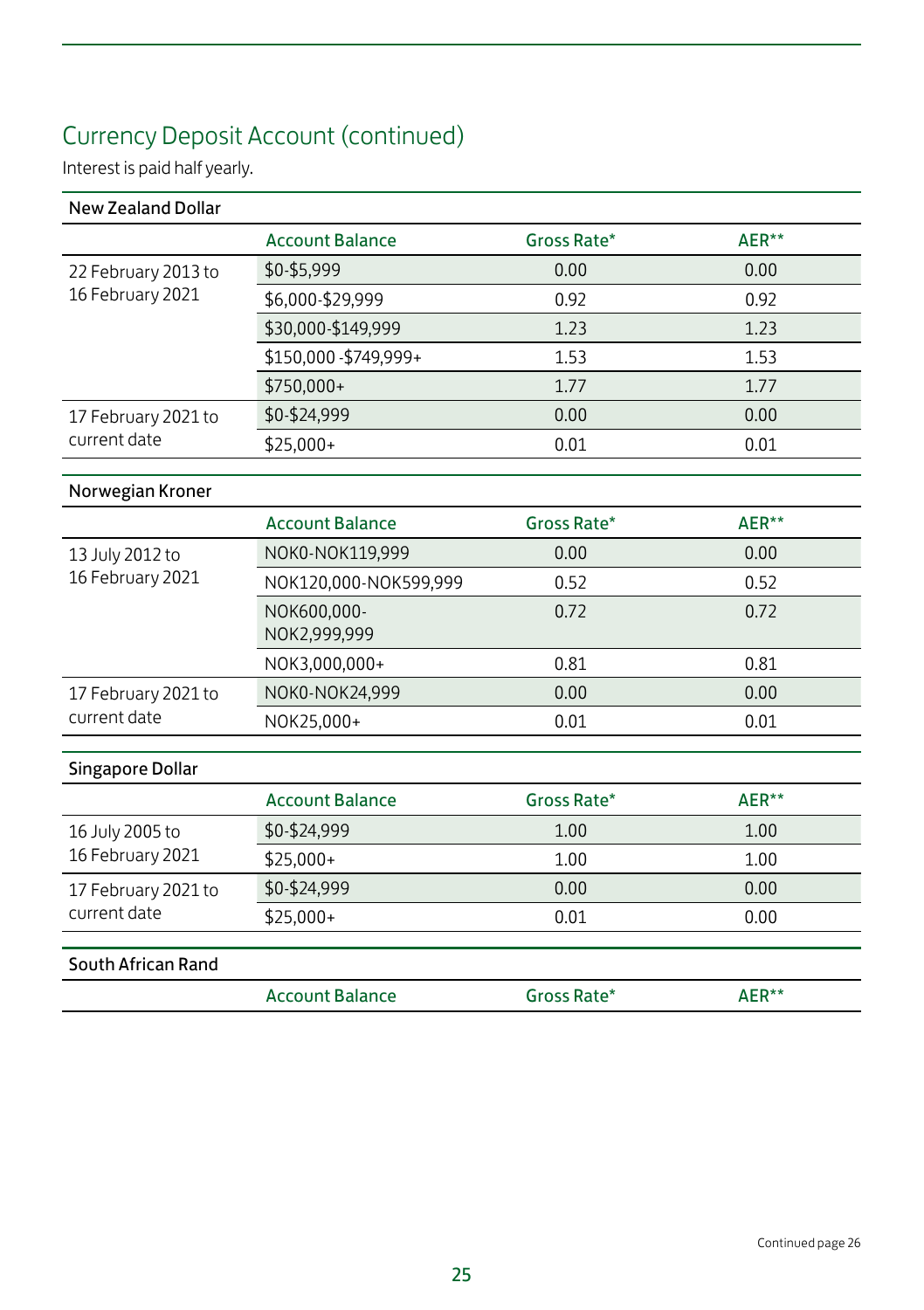### Currency Deposit Account (continued)

| R0-R24,999              | 0.00                                      | 0.00                        |
|-------------------------|-------------------------------------------|-----------------------------|
| R25,000-R249,999        | 3.19                                      | 3.21                        |
| R250,000-R999,999       | 3.35                                      | 3.37                        |
| R1,000,000 - R1,999,999 | 3.64                                      | 3.67                        |
| R2,000,000+             | 3.89                                      | 3.92                        |
| R0-R119,999             | 0.00                                      | 0.00                        |
| R120,000+               | 2.25                                      | 2.25                        |
|                         |                                           |                             |
|                         |                                           |                             |
|                         |                                           | AER**                       |
|                         |                                           | 0.00                        |
|                         |                                           |                             |
|                         |                                           |                             |
| <b>Account Balance</b>  | Gross Rate*                               | AER**                       |
| $€0+$                   | 0.20                                      | 0.20                        |
|                         |                                           |                             |
| $£0+$                   | 0.01                                      | 0.01                        |
|                         |                                           |                             |
|                         |                                           |                             |
| <b>Account Balance</b>  | Gross Rate*                               | AER**                       |
| $DKr 0+$                | 0.00                                      | 0.00                        |
|                         |                                           |                             |
|                         |                                           |                             |
| <b>Account Balance</b>  | Gross Rate*                               | AER**                       |
|                         |                                           | 0.00                        |
|                         |                                           |                             |
|                         |                                           |                             |
|                         |                                           |                             |
| <b>Account Balance</b>  | Gross Rate*                               | AER**                       |
| CHF <sub>0+</sub>       | 0.00                                      | 0.00                        |
|                         | <b>Account Balance</b><br>$€0+$<br>JPY 0+ | Gross Rate*<br>0.00<br>0.00 |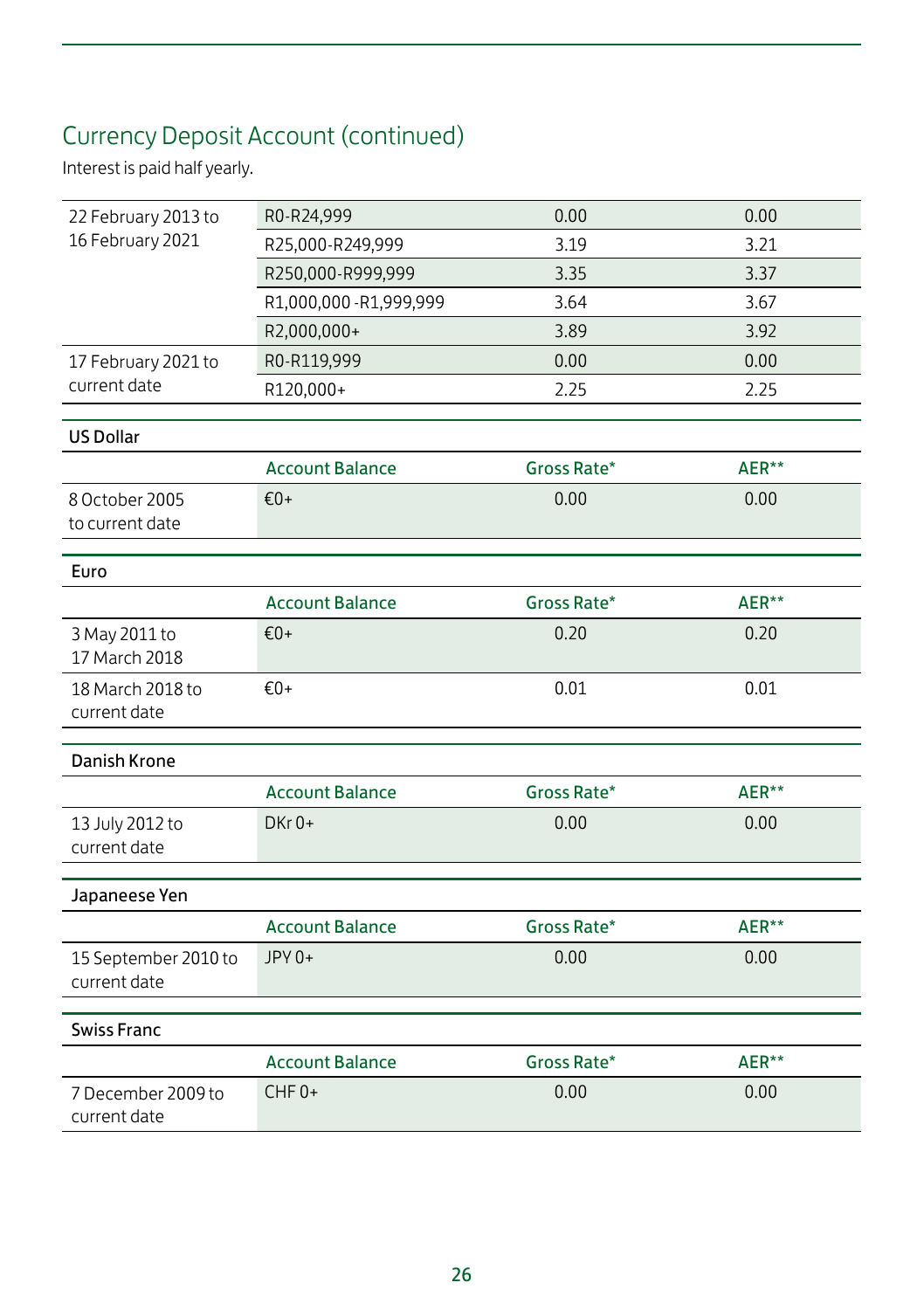### Accounts No Longer Available

#### Euro International Bonus Saver Account – Standard & Private Banking

This product was closed for new business on 21 May 2016. Previously available to both Island Retail and Expatriate Banking customers. Interest is paid monthly. Bonus rate is fixed and payable for first 12 months from the date the account is opened, then pays the Standard Variable Rate.

| Date account<br>opened                                           | Account<br><b>Balance</b>                                                                                             | Gross Rate*                       | AER**                                                                                                                 | Gross Rate*                                                                      | AER** | Bonus % |
|------------------------------------------------------------------|-----------------------------------------------------------------------------------------------------------------------|-----------------------------------|-----------------------------------------------------------------------------------------------------------------------|----------------------------------------------------------------------------------|-------|---------|
| 3 May 2011 to<br>2 October 2012<br>(Issue3)                      |                                                                                                                       |                                   | With Bonus for first<br>Standard Variable rate<br>12 months<br>payable from end of bonus<br>period to 11 January 2015 |                                                                                  |       |         |
|                                                                  | $£1+$                                                                                                                 | 0.85                              | 0.85                                                                                                                  | 0.10                                                                             | 0.10  | 0.75    |
|                                                                  | €5,000+                                                                                                               | 1.25                              | 1.26                                                                                                                  | 0.50                                                                             | 0.50  | 0.75    |
| 3 October 2012 to<br>15 November 2012<br>(Issue4)                |                                                                                                                       | With Bonus for first<br>12 months |                                                                                                                       | Standard Variable rate<br>payable from end of bonus<br>period to 11 January 2015 |       | Bonus % |
|                                                                  | $£1+$                                                                                                                 | 1.00                              | 1.00                                                                                                                  | 0.10                                                                             | 0.10  | 0.90    |
|                                                                  | €5,000+                                                                                                               | 1.40                              | 1.41                                                                                                                  | 0.50                                                                             | 0.50  | 0.90    |
| 16 November 2012<br>to 28 February 2013<br>(Issue <sub>5</sub> ) | Standard Variable rate<br>With Bonus for first<br>12 months<br>payable from end of bonus<br>period to 11 January 2015 |                                   |                                                                                                                       | Bonus %                                                                          |       |         |
|                                                                  | $£1+$                                                                                                                 | 0.60                              | 0.60                                                                                                                  | 0.10                                                                             | 0.10  | 0.50    |
|                                                                  | €5,000+                                                                                                               | 1.00                              | 1.00                                                                                                                  | 0.50                                                                             | 0.50  | 0.50    |
| 1 March 2013 to<br>19 October 2014<br>$($ Issue 6)               |                                                                                                                       | With Bonus for first<br>12 months |                                                                                                                       | Standard Variable rate<br>payable from end of bonus<br>period to 11 January 2015 |       | Bonus % |
|                                                                  | $£1+$                                                                                                                 | 0.50                              | 0.50                                                                                                                  | 0.10                                                                             | 0.10  | 0.40    |
|                                                                  | €5,000+                                                                                                               | 0.50                              | 0.50                                                                                                                  | 0.10                                                                             | 0.10  | 0.40    |
| 20 October 2014<br>to 20 May 2016<br>(Issue8)                    | With Bonus for first<br>Standard Variable rate<br>12 months<br>payable from end of bonus<br>period to 7 December 2016 |                                   |                                                                                                                       | Bonus %                                                                          |       |         |
|                                                                  | $£1+$                                                                                                                 | 0.15                              | 0.15                                                                                                                  | 0.05                                                                             | 0.05  | 0.10    |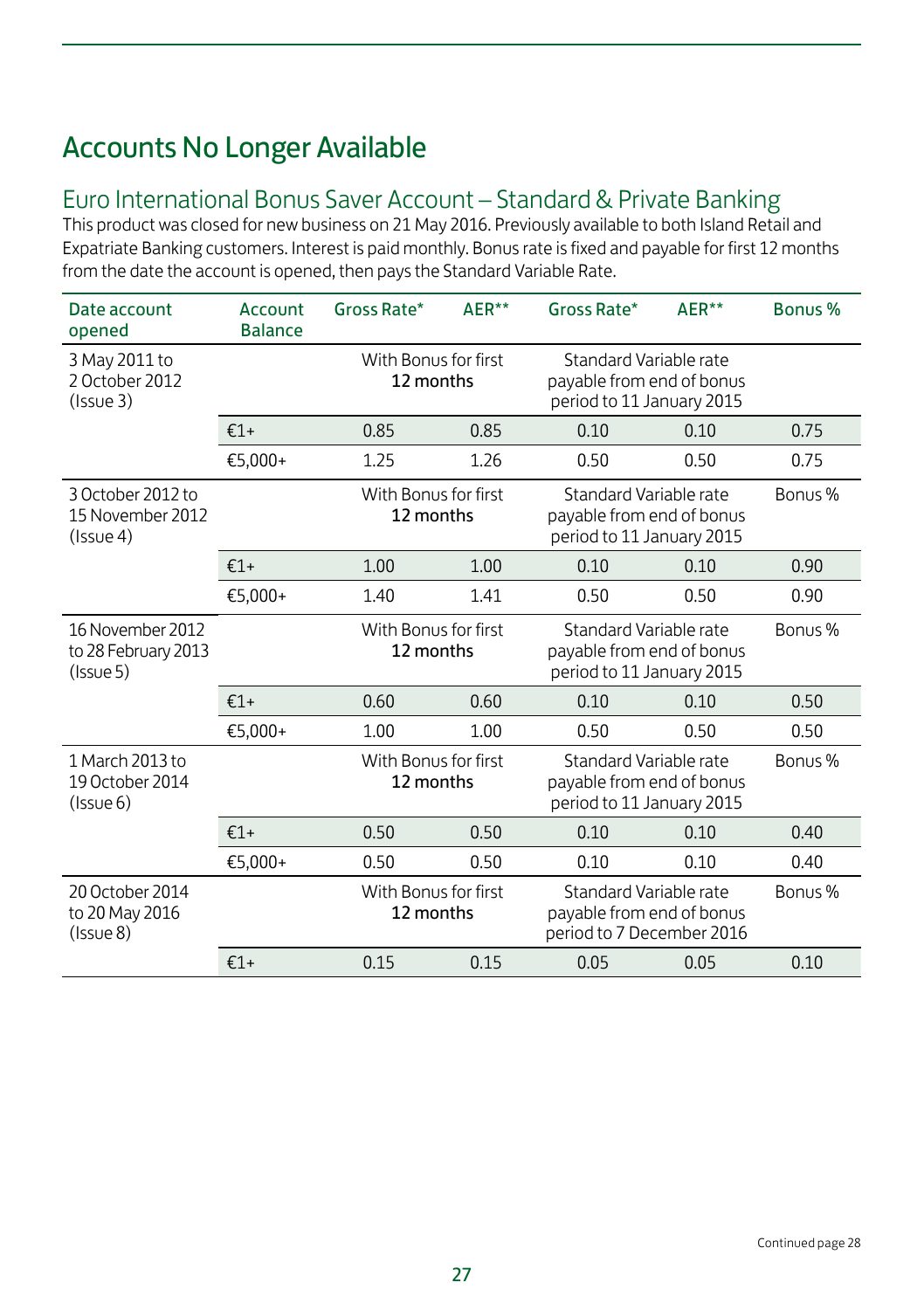#### Euro International Bonus Saver Account – Standard & Private Banking (continued)

Standard Variable rates payable on all € IBSA Issues following completion of first 12 months bonus rate.

| Date                                  | <b>Account Balance</b> | Gross Rate* | AFR** |
|---------------------------------------|------------------------|-------------|-------|
| 12 January 2015 to<br>7 December 2016 | $€1+$                  | 0.05        | 0.05  |
| 8 December 2016 to<br>current date    | €1+                    | 0.01        | 0.01  |

Note: This product was withdrawn from sale from 21 May 2016

#### Incentive Saver Account

The Product was closed for new business from 16 November 2012. Interest is paid monthly.

| Date account opened              | Account<br><b>Balance</b> | Gross Rate*    | AER** | Gross Rate*                        | AER** |
|----------------------------------|---------------------------|----------------|-------|------------------------------------|-------|
|                                  |                           | No withdrawals |       | One or more withdawals<br>in month |       |
| 29 October 2012                  | $£1+$                     | 0.00           | 0.00  | 0.00                               | 0.00  |
| to 15 January 2017               | £10,000+                  | 2.40           | 2.42  | 0.25                               | 0.25  |
| 16 January 2017                  | $£1+$                     | 0.00           | 0.00  | 0.00                               | 0.00  |
| to 30 November 2017              | £10,000+                  | 0.10           | 0.10  | 0.05                               | 0.05  |
| 1 December 2017                  | $£1+$                     | 0.00           | 0.00  | 0.00                               | 0.00  |
| to 9 May 2021                    | £10,000+                  | 0.20           | 0.20  | 0.05                               | 0.05  |
| 10 May 2021<br>28 February 2022  | $£1+$                     | 0.00           | 0.00  | 0.00                               | 0.00  |
|                                  | £10,000+                  | 0.05           | 0.05  | 0.05                               | 0.05  |
| 1 March 2022 to<br>10 April 2022 | $£1+$                     | 0.00           | 0.00  | 0.00                               | 0.00  |
|                                  | £10,000+                  | 0.10           | 0.10  | 0.10                               | 0.10  |
| 11 April 2022 to<br>29 May 2022  | $£1+$                     | 0.00           | 0.00  | 0.00                               | 0.00  |
|                                  | £10,000+                  | 0.20           | 0.20  | 0.20                               | 0.20  |
| 30 May 2022                      | $£1+$                     | 0.00           | 0.00  | 0.00                               | 0.00  |
|                                  | £10,000+                  | 0.30           | 0.30  | 0.30                               | 0.30  |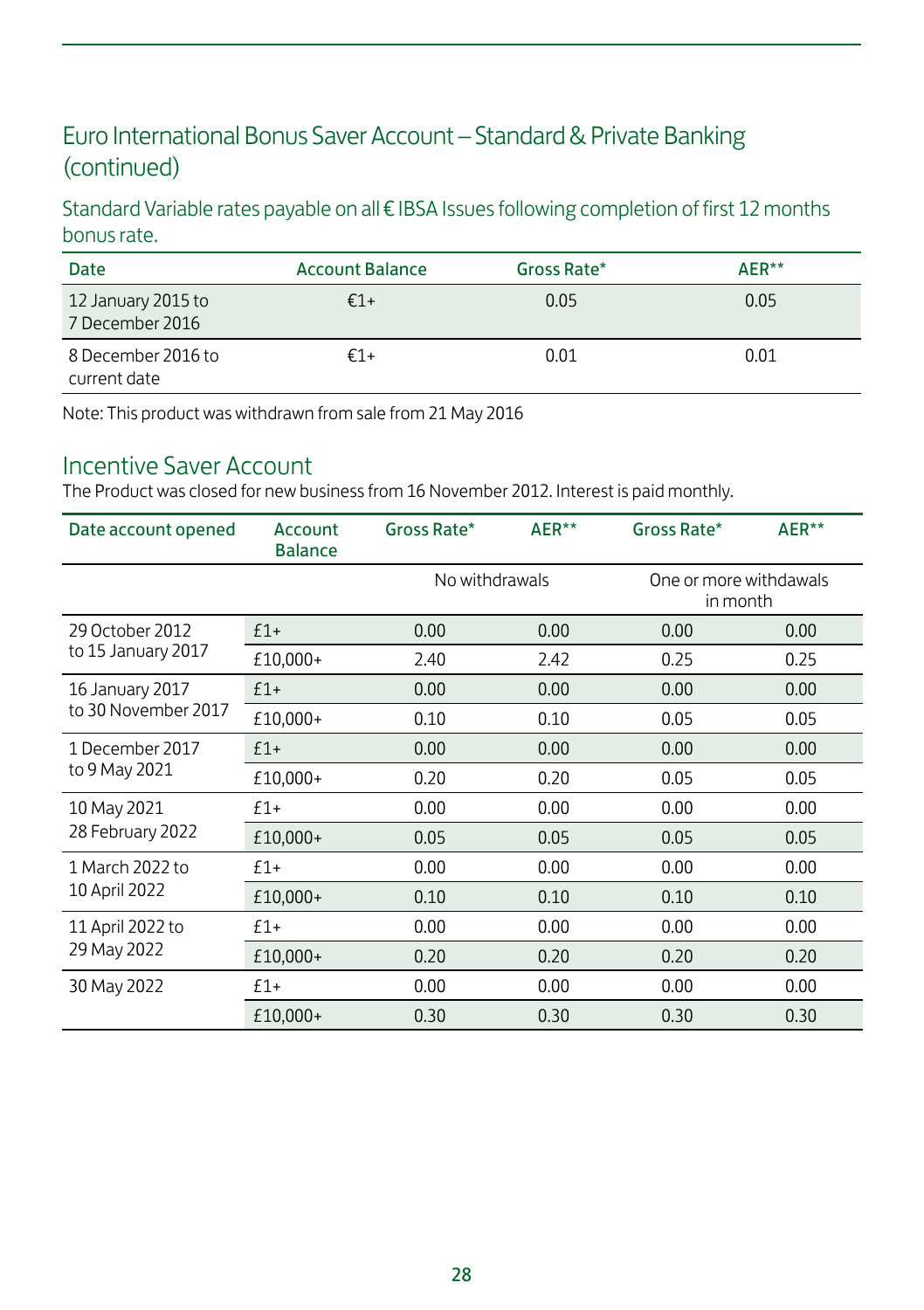### International Bonus Saver Account

The Product was closed to new business from 16 November 2012. Interest is paid monthly.

| <b>Date</b>                      | <b>Account Balance</b> | Gross Variable Rate* | AER** |
|----------------------------------|------------------------|----------------------|-------|
| 1 July 2013 to                   | $f1+$                  | 0.10                 | 0.10  |
| 7 December 2016                  | £5,000+                | 1.00                 | 1.01  |
| 8 December 2016                  | $£1+$                  | 0.05                 | 0.05  |
| to 30 November 2017              | £5,000+                | 0.05                 | 0.05  |
| 1 December 2017                  | $£1+$                  | 0.20                 | 0.20  |
| to 9 May 2021                    | £10,000+               | 0.20                 | 0.20  |
| 10 May 2021 to                   | $£1+$                  | 0.05                 | 0.05  |
| 28 February 2022                 | £10,000+               | 0.05                 | 0.05  |
| 1 March 2022<br>to 10 April 2022 | $f1+$                  | 0.10                 | 0.10  |
|                                  | £10,000+               | 0.10                 | 0.10  |
| 11 April 2022                    | $f1+$                  | 0.20                 | 0.20  |
| to 29 May 2022                   | £10,000+               | 0.20                 | 0.20  |
| 30 May 2022                      | $f1+$                  | 0.30                 | 0.30  |
|                                  | £10,000+               | 0.30                 | 0.30  |

#### Instant Access Savings Account

The Product was closed to new business from 16 November 2012. Interest is paid monthly.

| Date                            | <b>Account Balance</b> | Gross Variable Rate* | AER** |
|---------------------------------|------------------------|----------------------|-------|
| 5 January 2011 to               | $£1+$                  | 0.10                 | 0.10  |
| 7 December 2016                 | £5,000+                | 0.10                 | 0.10  |
| 8 December 2016                 | $£1+$                  | 0.05                 | 0.05  |
| to 28 February 2022             | £10,000+               | 0.05                 | 0.05  |
| 1 March 2022                    | $f1+$                  | 0.10                 | 0.10  |
| to 10 April 2022                | £10.000+               | 0.10                 | 0.10  |
| 11 April 2022 to<br>29 May 2022 | $f1+$                  | 0.20                 | 0.20  |
|                                 | £10,000+               | 0.20                 | 0.20  |
| 30 May 2022                     | $f1+$                  | 0.30                 | 0.30  |
|                                 | £10.000+               | 0.30                 | 0.30  |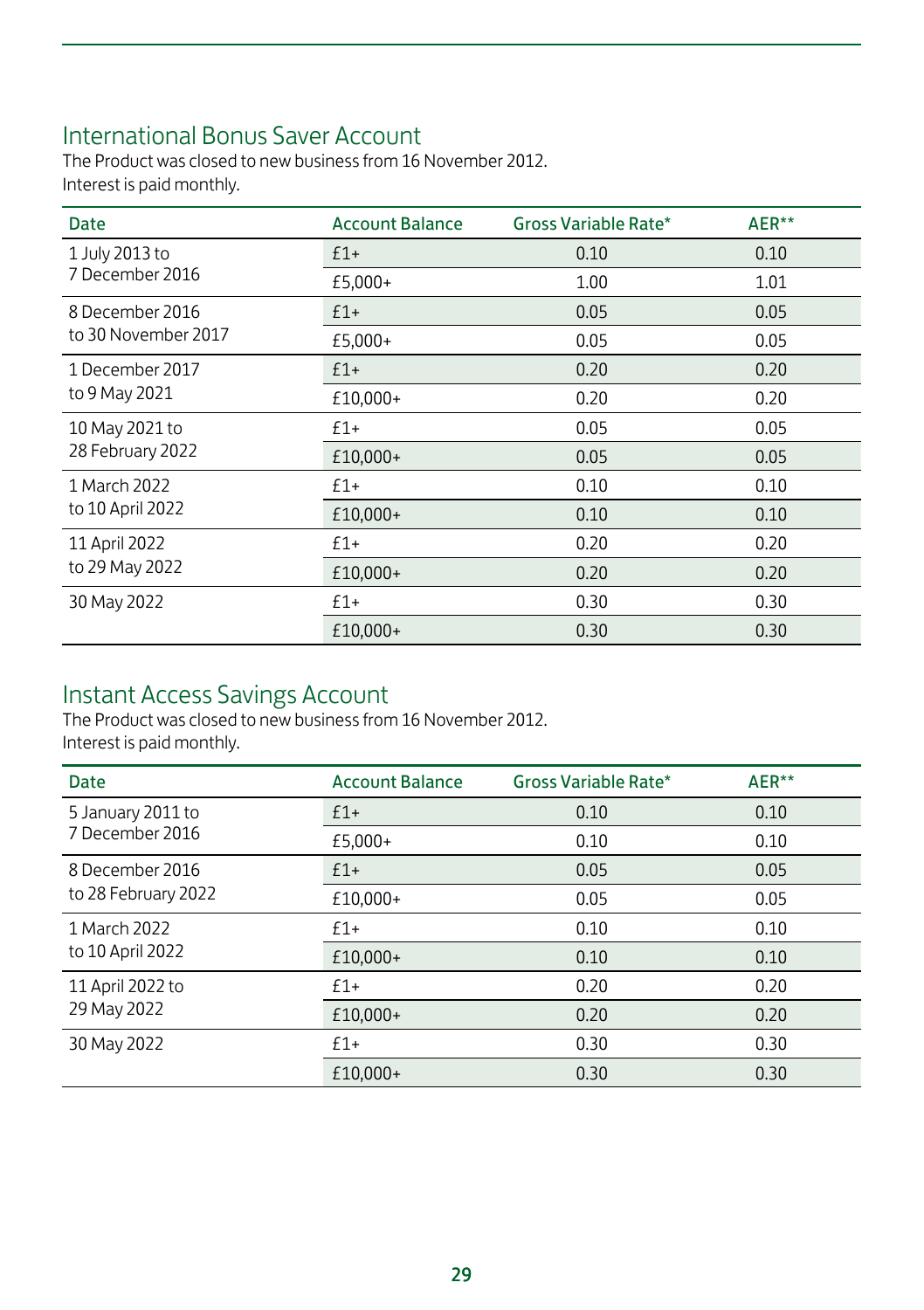### International Regular Saver Account

Interest is paid monthly and is fixed.

This rate applies for the first 12 months when the account converts to an International Instant Access Savings Account

| Date rates applcable                    | <b>Account Balance</b> | Gross Rate* | AER** |
|-----------------------------------------|------------------------|-------------|-------|
| 1 April 2009<br>to 30 August 2016       | $f1+$                  | 1.00        | 1.00  |
| 1 September 2016<br>to 30 November 2017 | $f1+$                  | 0.75        | 0.75  |
| 1 December 2017<br>to 11 October 2020   | $f1+$                  | 0.95        | 0.95  |

Closed to new business from 11 October 2020

#### International Instant Access Savings Account

Interest is paid monthly and is fixed.

| Date rates applicable                   | <b>Account Balance</b> | Gross Rate* | AER** |
|-----------------------------------------|------------------------|-------------|-------|
| 1 April 2009<br>to 30 August 2016       | $£1+$                  | 0.10        | 0.10  |
| 1 September 2016<br>to 30 November 2017 | $£1+$                  | 0.05        | 0.05  |
| 1 December 2017<br>to 2 September 2018  | $£1+$                  | 0.10        | 0.10  |
| 3 September 2018<br>9 May 2021          | $£1+$                  | 0.20        | 0.20  |
| 10 May 2021<br>to 28 February 2022      | $f1+$                  | 0.05        | 0.05  |
| 1 March 2022<br>to 23 March 2022        | $f1+$                  | 0.10        | 0.10  |

Customer accounts were migrated to Island Instant Access Account on 23 March 2022.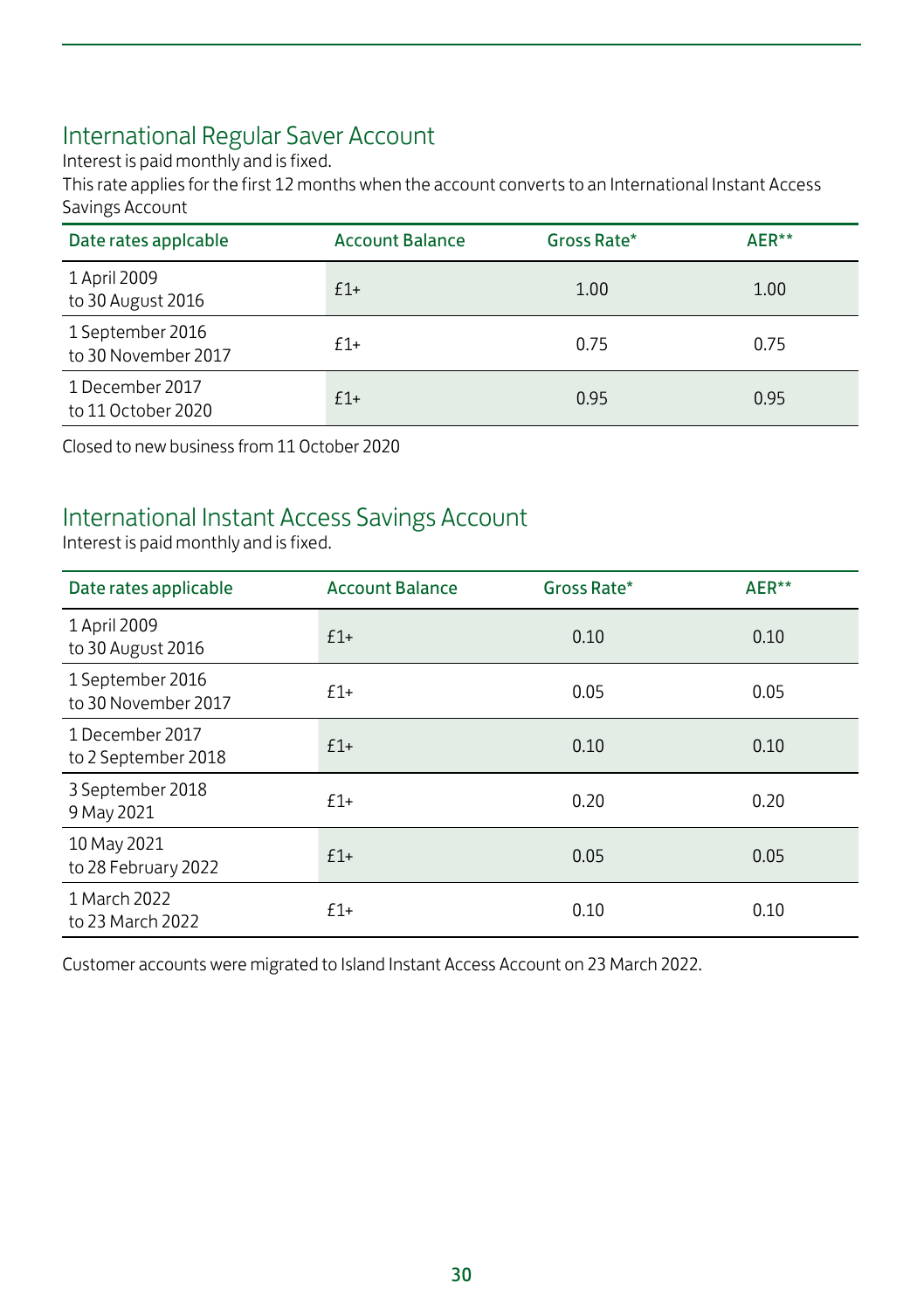#### International Savings Account

Interest is paid monthly or annually. Closed to new business 2009

| Date rates applcable               | <b>Account Balance</b> | Gross Rate* | AER** |
|------------------------------------|------------------------|-------------|-------|
| 1 December 2017 to<br>9 May 2021   | $f1+$                  | 0.20        | 0.20  |
| 10 May 2021 to<br>28 February 2022 | $f1+$                  | 0.05        | 0.05  |
| 1 March 2022 to<br>23 March 2022   | $f1+$                  | 0.10        | 0.10  |

Customer accounts were migrated to Island Instant Access Account on 23 March 2022.

\*\*AER RATE – AER stands for Annual Equivalent Rate and illustrates what the interest rate would be if interest was paid and compounded once each year. As every advertisement for a savings product which quotes an interest rate will contain an AER you will be able to compare more easily what return you can expect from your savings over time.

\*GROSS RATE – Gross rate means we will not deduct tax from the interest we pay on money in your account. It's your responsibility to pay any tax you may owe to your appropriate tax authorities.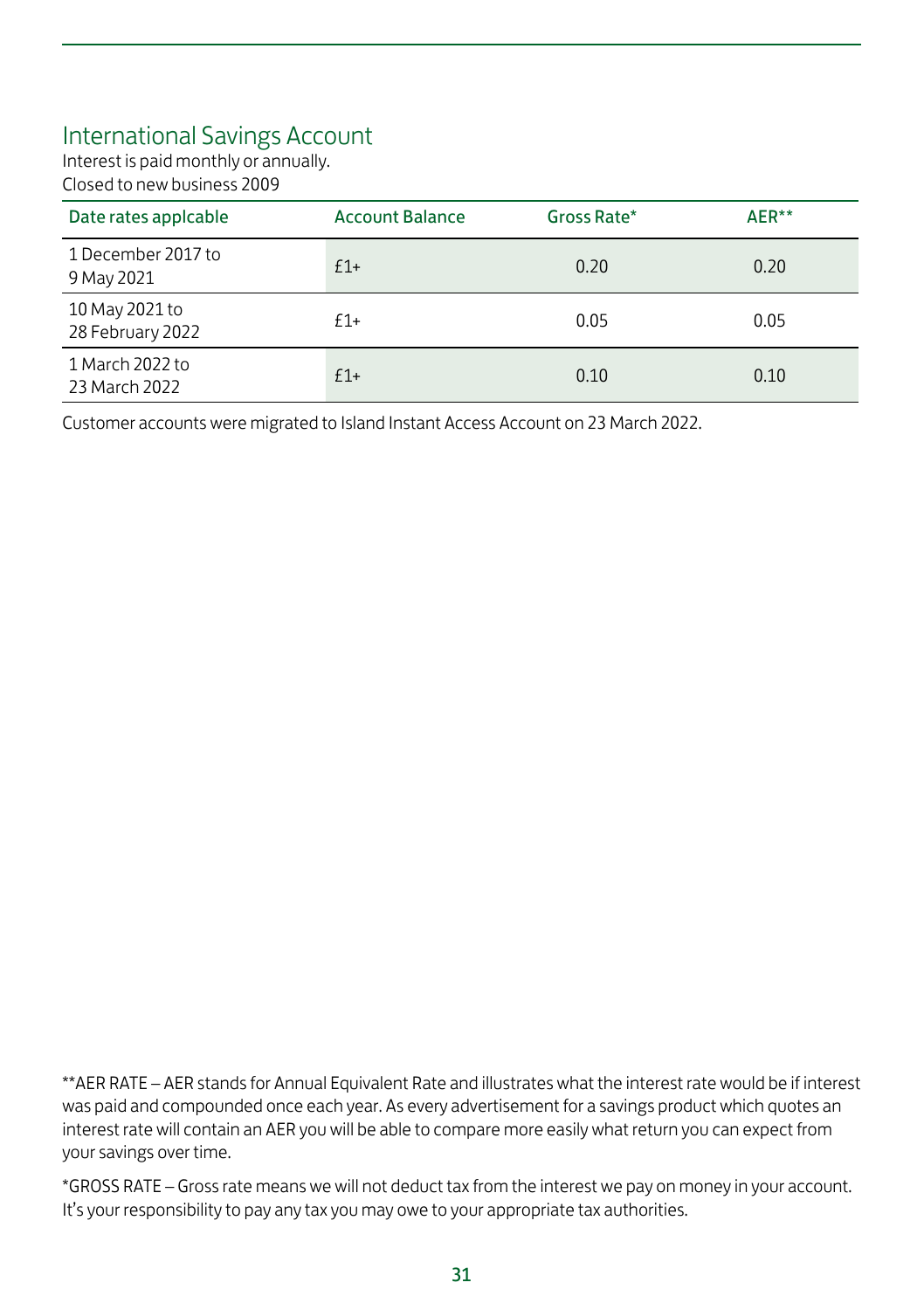Lloyds Bank Corporate Markets plc is authorised and regulated in the UK as the Non-ring-fenced bank of the Lloyds Banking Group. The Jersey, Guernsey and Isle of Man branches of Lloyds Bank Corporate Markets plc are each separately licensed as regulated deposit-takers in their respective jurisdictions.

Lloyds Bank Corporate Markets plc is independent from Lloyds Bank plc, which is authorised and regulated in the UK as the ring-fenced bank of the Lloyds Banking Group. For more information on ring-fencing visit international.lloydsbank.com/ringfencing

Lloyds Bank (International Services) Limited, a Jersey registered and regulated bank, is a subsidiary of Lloyds Bank Corporate Markets plc, a UK Non-ring-fenced Bank. Both companies are part of Lloyds Banking Group plc. They are independent from Lloyds Bank plc which is Lloyds Banking Group's ring-fenced UK regulated retail and commercial bank. For more information on ring-fencing visit international.lloydsbank.com/ringfencing

#### Important Information

When you speak to us on the phone, some calls may be monitored or recorded in case we need to check we have carried out your instructions correctly and to help improve our quality of service. Call costs may vary depending on your service provider.

Lloyds Bank International is the registered business name of Lloyds Bank Corporate Markets plc in Jersey. Lloyds Bank Corporate Markets plc's Registered Office: 25 Gresham Street, London EC2V 7HN. Incorporated in England and Wales, Company No. 10399850. Lloyds Bank Corporate Markets plc in the UK is authorised by the Prudential Regulation Authority and regulated by the Financial Conduct Authority and the Prudential Regulation Authority under Registration number 763256. Authorisation can be checked on the Financial Services Register at www. fca.org.uk

Services provided by Lloyds Bank Corporate Markets plc, Jersey branch will be subject to the regulatory regime applicable in Jersey, which differs in some or all respects from that of the UK. Further information about Lloyds Bank Corporate Markets plc, Jersey branch's regulatory status is set out below.

The Jersey branch of Lloyds Bank Corporate Markets plc's principal place of business: 9 Broad Street, St. Helier, Jersey JE2 3RR and is licensed by the Jersey Financial Services Commission to carry on deposit-taking business under the Banking Business (Jersey) Law 1991 and general insurance mediation business under the Financial Services (Jersey) Law 1998. Lloyds Bank Corporate Markets plc has also notified the Jersey Financial Services Commission that it carries on money service business. Lloyds Bank Corporate Markets plc, Jersey Branch, subscribes to the Jersey Code of Practice for Consumer Lending.

Lloyds Bank International is the registered business name of Lloyds Bank Corporate Markets plc in Jersey and is a participant in the Jersey Bank Depositors Compensation Scheme. The Scheme offers protection for eligible deposits of up to £50,000. Eligible deposits are deposits held by private individuals and charities. Depositor protection does not extend to corporations, small to medium sized enterprises, partnerships and trusts. The maximum total amount of compensation is capped at £100,000,000 in any 5 year period. Full details of the Scheme and banking groups covered are available on the States of Jersey website www.gov.je/dcs, or on request.

The Jersey branch of Lloyds Bank Corporate Markets plc is not and is not required to be authorised under the Financial Services and Markets Act 2000 of the United Kingdom and therefore is not subject to the rules and regulations of the Financial Services Compensation Scheme made under that Act for the protection of depositors.

Lloyds Bank International is the registered business name of Lloyds Bank Corporate Markets plc in the Isle of Man branch. Lloyds Bank Corporate Markets plc's Registered Office: 25 Gresham Street, London EC2V 7HN. Incorporated in England and Wales, Company No. 10399850. Lloyds Bank Corporate Markets plc in the UK is authorised by the Prudential Regulation Authority and regulated by the Financial Conduct Authority and the Prudential Regulation Authority under Registration number 763256. Authorisation can be checked on the Financial Services Register at www.fca.org.uk

Services provided by Lloyds Bank Corporate Markets plc, Isle of Man Branch will be subject to the regulatory regime applicable in Isle of Man, which differs in some or all respects from that of the UK. Further information about Lloyds Bank Corporate Markets plc, Isle of Man Branch's regulatory status is set out below.

The Isle of Man branch of Lloyds Bank Corporate Markets plc, principal place of business: Villiers House, 2 Victoria Street, Douglas, Isle of Man IM1 2LN is licensed by the Isle of Man Financial Services Authority to conduct deposit-taking and is also registered as an insurance intermediary in respect of general business.